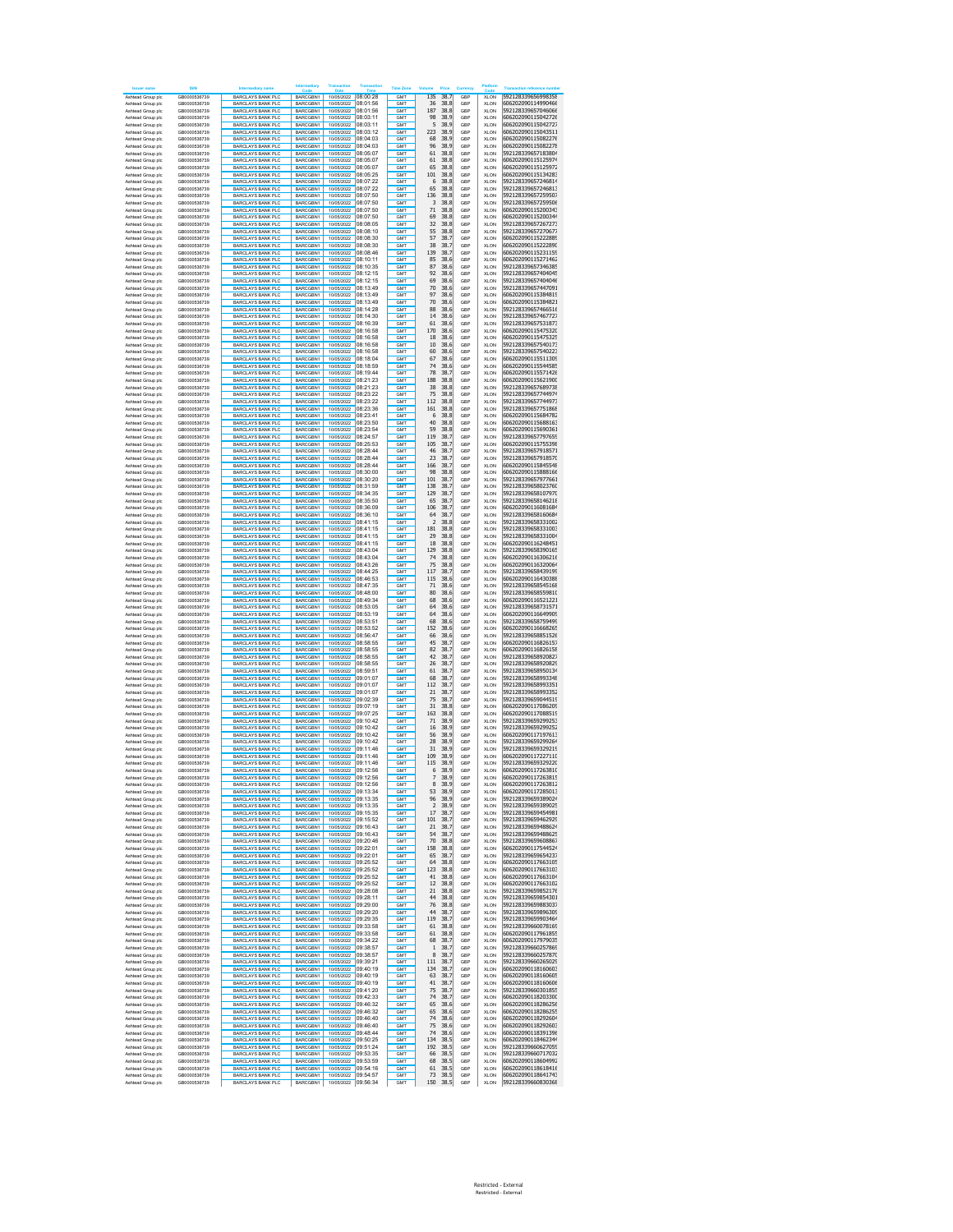| Ashtead Group plc<br>Ashtead Group plc    | GB0000536739<br>GB0000536739 | <b>BARCLAYS BANK PLC</b><br><b>BARCLAYS BANK PLC</b> | BARCGBN1<br>BARCGBN1               | 10/05/2022 09:59:30<br>10/05/2022 09:59:30 |          | GMT<br>GMT                         | 38.4<br>94<br>86<br>38.4             | GBP<br>GBP | <b>XLON</b><br><b>XLON</b> | 592128339660949848<br>592128339660949847 |
|-------------------------------------------|------------------------------|------------------------------------------------------|------------------------------------|--------------------------------------------|----------|------------------------------------|--------------------------------------|------------|----------------------------|------------------------------------------|
| Ashtead Group plc                         | GB0000536739                 | <b>BARCLAYS BANK PLC</b>                             | BARCGBN1                           | 10/05/2022 10:01:54                        |          | <b>GMT</b>                         | 68<br>38.4                           | GBP        | <b>XLON</b>                | 592128339661046917                       |
| Ashtead Group plc<br>Ashtead Group plc    | GB0000536739<br>GB0000536739 | <b>BARCLAYS BANK PLO</b><br><b>BARCLAYS BANK PLC</b> | BARCGBN1<br>BARCGBN1               | 10/05/2022<br>10/05/2022 10:02:39          | 10:01:54 | <b>GMT</b><br><b>GMT</b>           | 76<br>38.4<br>151<br>38.4            | GBP<br>GBP | <b>XLON</b><br>XLON        | 606202090118915063<br>606202090118943798 |
| Ashtead Group plc                         | GB0000536739                 | <b>BARCLAYS BANK PLC</b>                             | BARCGBN1                           | 10/05/2022 10:06:53                        |          | <b>GMT</b>                         | 75<br>38.4                           | GBP        | XLON                       | 606202090119081451                       |
| Ashtead Group plc<br>Ashtead Group plc    | GB0000536739<br>GB0000536739 | <b>BARCLAYS BANK PLC</b><br><b>BARCLAYS BANK PLC</b> | BARCGBN1<br>BARCGBN1               | 10/05/2022 10:06:53<br>10/05/2022 10:06:53 |          | <b>GMT</b><br><b>GMT</b>           | 50<br>38.4<br>7<br>38.4              | GBP<br>GBP | XLON<br>XLON               | 606202090119081452<br>592128339661217213 |
| Ashtead Group plc                         | GB0000536739                 | <b>BARCLAYS BANK PLC</b>                             | BARCGBN1                           | 10/05/2022 10:07:03                        |          | <b>GMT</b>                         | 56<br>38.3                           | GBP        | XLON                       | 606202090119086995                       |
| Ashtead Group plc                         | GB0000536739                 | <b>BARCLAYS BANK PLC</b>                             | BARCGBN1                           | 10/05/2022 10:07:03                        |          | <b>GMT</b>                         | 12<br>38.3                           | GBP        | XLON                       | 606202090119086996                       |
| Ashtead Group plc<br>Ashtead Group plc    | GB0000536739<br>GB0000536739 | <b>BARCLAYS BANK PLC</b><br><b>BARCLAYS BANK PLC</b> | BARCGBN1<br>BARCGBN1               | 10/05/2022 10:12:16<br>10/05/2022 10:12:16 |          | GM <sub>1</sub><br><b>GMT</b>      | 204<br>38.4<br>73<br>38.4            | GBP<br>GBP | <b>XLON</b><br><b>XLON</b> | 606202090119255399<br>592128339661395746 |
| Ashtead Group plc                         | GB0000536739                 | <b>BARCLAYS BANK PLC</b>                             | BARCGBN1                           | 10/05/2022 10:16:41                        |          | GM <sub>1</sub>                    | 186<br>38.5                          | GBP        | <b>XLON</b>                | 606202090119400187                       |
| Ashtead Group plc<br>Ashtead Group plc    | GB0000536739<br>GB0000536739 | <b>BARCLAYS BANK PLC</b><br><b>BARCLAYS BANK PLC</b> | BARCGBN1<br>BARCGBN1               | 10/05/2022 10:17:02<br>10/05/2022 10:17:44 |          | GMT<br>GMT                         | 9<br>38.5<br>59<br>38.6              | GBP<br>GBP | <b>XLON</b><br><b>XLON</b> | 606202090119411750<br>606202090119437513 |
| Ashtead Group plc                         | GB0000536739                 | <b>BARCLAYS BANK PLC</b>                             | BARCGBN1                           | 10/05/2022 10:17:44                        |          | GMT                                | $\overline{2}$<br>38.6               | GBP        | XLON                       | 592128339661582350                       |
| Ashtead Group plc<br>Ashtead Group plc    | GB0000536739<br>GB0000536739 | <b>BARCLAYS BANK PLC</b><br><b>BARCLAYS BANK PLC</b> | BARCGBN1<br>BARCGBN1               | 10/05/2022 10:17:44<br>10/05/2022 10:18:09 |          | GMT<br>GM <sub>1</sub>             | 30<br>38.6<br>164<br>38.6            | GBP<br>GBP | <b>XLON</b><br><b>XLON</b> | 592128339661582351<br>592128339661598190 |
| Ashtead Group plc                         | GB0000536739                 | <b>BARCLAYS BANK PLC</b>                             | BARCGBN1                           | 10/05/2022 10:20:29                        |          | GMT                                | 38.5<br>80                           | GBP        | <b>XLON</b>                | 592128339661687875                       |
| Ashtead Group plc<br>Ashtead Group plc    | GB0000536739<br>GB0000536739 | <b>BARCLAYS BANK PLC</b><br><b>BARCLAYS BANK PLC</b> | BARCGBN1<br>BARCGBN1               | 10/05/2022 10:20:35                        |          | GM <sub>1</sub><br><b>GMT</b>      | 74<br>38.5<br>96<br>38.5             | GBP<br>GBP | <b>XLON</b><br><b>XLON</b> | 606202090119544170<br>606202090119544179 |
| Ashtead Group plc                         | GB0000536739                 | <b>BARCLAYS BANK PLC</b>                             | BARCGBN1                           | 10/05/2022 10:20:35                        |          | GM <sub>1</sub>                    | 66<br>38.5                           | GBP        | <b>XLON</b>                | 592128339661827903                       |
| Ashtead Group plc<br>Ashtead Group plc    | GB0000536739<br>GB0000536739 | <b>BARCLAYS BANK PLC</b><br><b>BARCLAYS BANK PLC</b> | BARCGBN1<br>BARCGBN1               | 10/05/2022 10:24:22<br>10/05/2022 10:26:38 |          | GMT<br>GMT                         | 67<br>38.5<br>66<br>38.5             | GBP<br>GBP | <b>XLON</b><br><b>XLON</b> | 606202090119677278<br>592128339661907833 |
| Ashtead Group plc                         | GB0000536739                 | <b>BARCLAYS BANK PLC</b>                             | BARCGBN1                           | 10/05/2022 10:28:27                        |          | GMT                                | 62<br>38.5                           | GBP        | <b>XLON</b>                | 592128339661966129                       |
| Ashtead Group plc                         | GB0000536739<br>GB0000536739 | <b>BARCLAYS BANK PLC</b><br><b>BARCLAYS BANK PLC</b> | BARCGBN1<br>BARCGBN1               | 10/05/2022 10:28:27                        |          | GMT<br>GMT                         | 191<br>38.5<br>28<br>38.5            | GBP        | <b>XLON</b>                | 606202090119812562                       |
| Ashtead Group plc<br>Ashtead Group plc    | GB0000536739                 | <b>BARCLAYS BANK PLC</b>                             | BARCGBN1                           | 10/05/2022 10:29:39<br>10/05/2022 10:29:39 |          | <b>GMT</b>                         | 120<br>38.5                          | GBP<br>GBP | <b>XLON</b><br><b>XLON</b> | 606202090119855626<br>606202090119855627 |
| Ashtead Group plc                         | GB0000536739                 | <b>BARCLAYS BANK PLO</b>                             | BARCGBN1                           | 10/05/2022 10:33:35                        |          | <b>GMT</b>                         | 141<br>38.6                          | GBP        | XLON                       | 592128339662166200                       |
| Ashtead Group plc<br>Ashtead Group plc    | GB0000536739<br>GB0000536739 | <b>BARCLAYS BANK PLC</b><br><b>BARCLAYS BANK PLC</b> | BARCGBN1<br>BARCGBN1               | 10/05/2022 10:33:35<br>10/05/2022 10:35:48 |          | <b>GMT</b><br><b>GMT</b>           | 65<br>38.6<br>49<br>38.6             | GBP<br>GBP | XLON<br>XLON               | 606202090120008482<br>606202090120083434 |
| Ashtead Group plc                         | GB0000536739                 | <b>BARCLAYS BANK PLC</b>                             | BARCGBN1                           | 10/05/2022 10:35:48                        |          | <b>GMT</b>                         | 16<br>38.6                           | GBP        | XLON                       | 606202090120083433                       |
| Ashtead Group plc<br>Ashtead Group plc    | GB0000536739<br>GB0000536739 | <b>BARCLAYS BANK PLC</b><br><b>BARCLAYS BANK PLC</b> | BARCGBN1<br>BARCGBN1               | 10/05/2022 10:35:55<br>10/05/2022 10:36:57 |          | <b>GMT</b><br><b>GMT</b>           | 75<br>38.5<br>60<br>38.5             | GBP<br>GBP | XLON<br>XLON               | 606202090120087832<br>606202090120121571 |
| Ashtead Group plc                         | GB0000536739                 | <b>BARCLAYS BANK PLC</b>                             | BARCGBN1                           | 10/05/2022 10:36:57                        |          | <b>GMT</b>                         | 17<br>38.5                           | GBP        | XLON                       | 606202090120121572                       |
| Ashtead Group plc<br>Ashtead Group plc    | GB0000536739<br>GB0000536739 | <b>BARCLAYS BANK PLC</b><br><b>BARCLAYS BANK PLC</b> | BARCGBN1<br>BARCGBN1               | 10/05/2022 10:40:57<br>10/05/2022 10:40:57 |          | GM <sub>1</sub><br>GM <sub>1</sub> | 38.6<br>60<br>10<br>38.6             | GBP<br>GBP | <b>XLON</b><br><b>XLON</b> | 592128339662431884<br>592128339662431885 |
| Ashtead Group plc                         | GB0000536739                 | <b>BARCLAYS BANK PLC</b>                             | BARCGBN1                           | 10/05/2022 10:40:57                        |          | GM <sub>1</sub>                    | 71<br>38.6                           | GBP        | <b>XLON</b>                | 592128339662431886                       |
| Ashtead Group plc<br>Ashtead Group plc    | GB0000536739<br>GB0000536739 | <b>BARCLAYS BANK PLC</b><br><b>BARCLAYS BANK PLC</b> | BARCGBN1<br>BARCGBN1               | 10/05/2022 10:43:10<br>10/05/2022 10:43:10 |          | GMT<br>GMT                         | 103<br>38.6<br>120<br>38.6           | GBP<br>GBP | <b>XLON</b><br><b>XLON</b> | 606202090120349423<br>606202090120349424 |
| Ashtead Group plc                         | GB0000536739                 | <b>BARCLAYS BANK PLC</b>                             | BARCGBN1                           | 10/05/2022 10:43:10                        |          | <b>GMT</b>                         | 38.6<br>1                            | GBP        | XLON                       | 606202090120349431                       |
| Ashtead Group plc<br>Ashtead Group plc    | GB0000536739<br>GB0000536739 | BARCLAYS BANK PLC<br><b>BARCLAYS BANK PLC</b>        | BARCGBN1<br>BARCGBN1               | 10/05/2022 10:44:03<br>10/05/2022 10:46:24 |          | GMT<br>GM <sub>1</sub>             | 75<br>38.5<br>123<br>38.5            | GBP<br>GBP | <b>XLON</b><br><b>XLON</b> | 592128339662546858<br>606202090120464555 |
| Ashtead Group plc                         | GB0000536739                 | <b>BARCLAYS BANK PLC</b>                             | BARCGBN1                           | 10/05/2022 10:50:26                        |          | <b>GMT</b>                         | 65<br>38.5                           | GBP        | <b>XLON</b>                | 592128339662798453                       |
| Ashtead Group plc<br>Ashtead Group plc    | GB0000536739<br>GB0000536739 | <b>BARCLAYS BANK PLC</b><br><b>BARCLAYS BANK PLC</b> | BARCGBN1<br>BARCGBN1               | 1005/2022 10:52:16                         |          | GM <sub>1</sub><br><b>GMT</b>      | 66<br>38.5<br>38.5<br>66             | GBP<br>GBP | <b>XLON</b><br><b>XLON</b> | 606202090120711559<br>606202090120711560 |
| Ashtead Group plc                         | GB0000536739                 | <b>BARCLAYS BANK PLC</b>                             | BARCGBN1                           | 10/05/2022 10:52:16                        |          | GM <sub>1</sub>                    | 32<br>38.5                           | GBP        | <b>XLON</b>                | 592128339662914899                       |
| Ashtead Group plc                         | GR0000536739<br>GB0000536739 | <b>BARCLAYS BANK PLC</b>                             | BARCGBN1                           | 10/05/2022 10:52:58                        |          | GMT<br>GMT                         | 44<br>38.5<br>53<br>38.5             | GBP        | <b>XLON</b>                | 592128339662914900<br>592128339662914898 |
| Ashtead Group plc<br>Ashtead Group plc    | GB0000536739                 | <b>BARCLAYS BANK PLC</b><br><b>BARCLAYS BANK PLO</b> | BARCGBN1<br>BARCGBN1               | 10/05/2022 10:52:58<br>10/05/2022 10:54:13 |          | GMT                                | 57<br>38.4                           | GBP<br>GBP | <b>XLON</b><br><b>XLON</b> | 606202090120794416                       |
| Ashtead Group plc                         | GB0000536739<br>GB0000536739 | <b>BARCLAYS BANK PLC</b><br><b>BARCLAYS BANK PLC</b> | BARCGBN1<br>BARCGBN1               | 10/05/2022 10:54:13<br>10/05/2022 10:54:58 |          | GMT<br>GMT                         | 18<br>38.4<br>77<br>38.4             | GBP<br>GBP | <b>XLON</b><br><b>XLON</b> | 606202090120794417<br>592128339663001268 |
| Ashtead Group plc<br>Ashtead Group plc    | GB0000536739                 | <b>BARCLAYS BANK PLC</b>                             | BARCGBN1                           | 10/05/2022 10:56:14                        |          | <b>GMT</b>                         | 76<br>38.4                           | GBP        | <b>XLON</b>                | 592128339663056452                       |
| Ashtead Group plc                         | GB0000536739                 | <b>BARCLAYS BANK PLO</b>                             | BARCGBN1                           | 10/05/2022 10:57:58                        |          | <b>GMT</b>                         | 74<br>38.3                           | GBP        | <b>XLON</b>                | 606202090120961381                       |
| Ashtead Group plc<br>Ashtead Group plc    | GB0000536739<br>GB0000536739 | <b>BARCLAYS BANK PLC</b><br><b>BARCLAYS BANK PLC</b> | BARCGBN1<br>BARCGBN1               | 10/05/2022 11:02:23<br>10/05/2022 11:02:23 |          | <b>GMT</b><br><b>GMT</b>           | 64<br>38.3<br>64<br>38.3             | GBP<br>GBP | XLON<br>XLON               | 592128339663317840<br>606202090121137890 |
| Ashtead Group plc                         | GB0000536739                 | <b>BARCLAYS BANK PLC</b>                             | BARCGBN1                           | 10/05/2022 11:02:23                        |          | <b>GMT</b>                         | 65<br>38.3                           | GBP        | XLON                       | 606202090121137891                       |
| Ashtead Group plc<br>Ashtead Group plc    | GB0000536739<br>GB0000536739 | <b>BARCLAYS BANK PLC</b><br><b>BARCLAYS BANK PLC</b> | BARCGBN1<br>BARCGBN1               | 10/05/2022 11:02:23<br>10/05/2022 11:04:18 |          | <b>GMT</b><br><b>GMT</b>           | 74<br>38.3<br>75<br>38.3             | GBP<br>GBP | XLON<br>XLON               | 606202090121137889<br>606202090121208898 |
| Ashtead Group plc                         | GB0000536739                 | <b>BARCLAYS BANK PLC</b>                             | BARCGBN1                           | 10/05/2022 11:07:31                        |          | <b>GMT</b>                         | 67<br>38.3                           | GBP        | XLON                       | 592128339663653608                       |
| Ashtead Group plc<br>Ashtead Group plc    | GB0000536739<br>GB0000536739 | <b>BARCLAYS BANK PLC</b><br><b>BARCLAYS BANK PLC</b> | BARCGBN1<br>BARCGBN1               | 10/05/2022 11:07:31<br>10/05/2022 11:11:55 |          | GM <sub>1</sub><br>GM <sub>1</sub> | 89<br>38.3<br>166<br>38.4            | GBP<br>GBP | <b>XLON</b><br><b>XLON</b> | 606202090121470289<br>592128339663839082 |
| Ashtead Group plc                         | GB0000536739                 | <b>BARCLAYS BANK PLC</b>                             | BARCGBN1                           | 10/05/2022 11:13:55                        |          | GM <sub>1</sub>                    | 66<br>38.4                           | GBP        | <b>XLON</b>                | 592128339663909776                       |
| Ashtead Group plc<br>Ashtead Group plc    | GB0000536739<br>GB0000536739 | <b>BARCLAYS BANK PLC</b><br><b>BARCLAYS BANK PLC</b> | BARCGBN1<br>BARCGBN1               | 10/05/2022 11:13:55<br>10/05/2022 11:14:35 |          | GMT<br>GMT                         | 128<br>38.4<br>70<br>38.4            | GBP<br>GBP | <b>XLON</b><br><b>XLON</b> | 592128339663909775<br>592128339663933373 |
| Ashtead Group plc                         | GB0000536739                 | <b>BARCLAYS BANK PLC</b>                             | BARCGBN1                           | 10/05/2022 11:16:11                        |          | <b>GMT</b>                         | 62<br>38.4                           | GBP        | XLON                       | 606202090121804128                       |
| Ashtead Group plc<br>Ashtead Group plc    | GB0000536739<br>GB0000536739 | <b>BARCLAYS BANK PLC</b><br><b>BARCLAYS BANK PLC</b> | BARCGBN1<br>BARCGBN1               | 10/05/2022 11:16:56<br>10/05/2022 11:17:07 |          | GMT<br>GM <sub>1</sub>             | 38.3<br>16<br>48<br>38.3             | GBP<br>GBP | <b>XLON</b><br><b>XLON</b> | 606202090121834558<br>606202090121842280 |
| Ashtead Group plc                         | GB0000536739                 | <b>BARCLAYS BANK PLC</b>                             | BARCGBN1                           | 10/05/2022 11:17:36                        |          | <b>GMT</b>                         | 79<br>38.3                           | GBP        | <b>XLON</b>                | 592128339664049456                       |
| Ashtead Group plc<br>Ashtead Group plc    | GB0000536739<br>GB0000536739 | <b>BARCLAYS BANK PLC</b><br><b>BARCLAYS BANK PLC</b> | BARCGBN1<br>BARCGBN1               | 10/05/2022 11:22:58                        |          | GM <sub>1</sub><br><b>GMT</b>      | 54<br>38.4<br>38.4<br>17             | GBP<br>GBP | <b>XLON</b><br><b>XLON</b> | 606202090122049617<br>606202090122049616 |
| Ashtead Group plc                         | GB0000536739                 | <b>BARCLAYS BANK PLC</b>                             | BARCGBN1                           | 10/05/2022 11:22:58                        |          | GM <sub>1</sub>                    | 38.4<br>11                           | GBP        | <b>XLON</b>                | 592128339664380919                       |
| Ashtead Group plc                         | GB0000536739                 | <b>BARCLAYS BANK PLC</b>                             | BARCGBN1                           | 10/05/2022 11:27:24                        |          | GMT                                | 34<br>38.4                           | GBP        | <b>XLON</b>                | 606202090122183600                       |
| Ashtead Group plc<br>Ashtead Group plc    | GB0000536739<br>GB0000536739 | <b>BARCLAYS BANK PLC</b><br><b>BARCLAYS BANK PLO</b> | BARCGBN1<br>BARCGBN1               | 10/05/2022 11:27:26<br>10/05/2022 11:27:26 |          | GMT<br>GMT                         | 17<br>38.4<br>41<br>38.4             | GBP<br>GBP | <b>XLON</b><br><b>XLON</b> | 606202090122184562<br>606202090122184566 |
| Ashtead Group plc                         | GB0000536739                 | <b>BARCLAYS BANK PLC</b>                             | BARCGBN1                           | 10/05/2022 11:27:26                        |          | GMT<br>GMT                         | 62<br>38.4                           | GBP        | <b>XLON</b>                | 606202090122184851                       |
| Ashtead Group plc<br>Ashtead Group plc    | GB0000536739<br>GB0000536739 | <b>BARCLAYS BANK PLO</b><br><b>BARCLAYS BANK PLC</b> | BARCGBN1<br>BARCGBN1               | 10/05/2022 11:27:26<br>10/05/2022 11:27:26 |          | <b>GMT</b>                         | 11<br>38.4<br>16<br>38.4             | GBP<br>GBP | <b>XLON</b><br><b>XLON</b> | 606202090122184893<br>592128339664382304 |
| Ashtead Group plc                         | GB0000536739                 | <b>BARCLAYS BANK PLO</b>                             | BARCGBN1                           | 10/05/2022 11:29:31                        |          | <b>GMT</b>                         | 168<br>38.5                          | GBP        | <b>XLON</b>                | 606202090122254309                       |
| Ashtead Group plc<br>Ashtead Group plc    | GB0000536739<br>GB0000536739 | <b>BARCLAYS BANK PLC</b><br><b>BARCLAYS BANK PLC</b> | BARCGBN1<br>BARCGBN1               | 10/05/2022 11:35:15<br>10/05/2022 11:35:15 |          | <b>GMT</b><br><b>GMT</b>           | 34<br>38.5<br>83<br>38.5             | GBP<br>GBP | XLON<br>XLON               | 592128339664652628<br>606202090122450677 |
| Ashtead Group plc                         | GB0000536739                 | <b>BARCLAYS BANK PLC</b>                             | BARCGBN1                           | 10/05/2022 11:35:15                        |          | <b>GMT</b>                         | 34<br>38.5                           | GBP        | XLON                       | 606202090122450678                       |
| Ashtead Group plc<br>Ashtead Group plc    | GB0000536739<br>GB0000536739 | <b>BARCLAYS BANK PLC</b><br><b>BARCLAYS BANK PLC</b> | BARCGBN1<br>BARCGBN1               | 10/05/2022 11:35:15<br>10/05/2022 11:37:00 |          | <b>GMT</b><br><b>GMT</b>           | 34<br>38.5<br>67<br>38.5             | GBP<br>GBP | XLON<br>XLON               | 606202090122450676<br>592128339664701626 |
| Ashtead Group plc                         | GB0000536739                 | <b>BARCLAYS BANK PLC</b>                             | BARCGBN1                           | 10/05/2022 11:38:10                        |          | <b>GMT</b>                         | 145<br>38.5                          | GBP        | XLON                       | 606202090122536188                       |
| Ashtead Group plc<br>Ashtead Group plc    | GB0000536739<br>GB0000536739 | <b>BARCLAYS BANK PLC</b><br><b>BARCLAYS BANK PLC</b> | BARCGBN1<br>BARCGBN1               | 10/05/2022 11:38:10<br>10/05/2022 11:38:12 |          | GM <sub>1</sub><br>GM <sub>1</sub> | 38.5<br>62<br>68<br>38.4             | GBP<br>GBP | <b>XLON</b><br><b>XLON</b> | 606202090122536190<br>606202090122537657 |
| Ashtead Group plc                         | GB0000536739                 | <b>BARCLAYS BANK PLC</b>                             | BARCGBN1                           | 10/05/2022 11:41:04                        |          | GM <sub>1</sub>                    | 92<br>38.4                           | GBP        | <b>XLON</b>                | 592128339664835479                       |
| Ashtead Group plc<br>Ashtead Group plc    | GB0000536739<br>GB0000536739 | <b>BARCLAYS BANK PLC</b><br><b>BARCLAYS BANK PLC</b> | BARCGBN1<br>BARCGBN1               | 10/05/2022 11:41:04<br>10/05/2022 11:41:04 |          | GMT<br>GMT                         | 23<br>38.4<br>37<br>38.4             | GBP<br>GBP | <b>XLON</b><br><b>XLON</b> | 592128339664835481<br>592128339664835478 |
| Ashtead Group plc                         | GB0000536739                 | <b>BARCLAYS BANK PLC</b>                             | BARCGBN1                           | 10/05/2022 11:44:53                        |          | GMT                                | 28<br>38.3                           | GBP        | <b>XLON</b>                | 606202090122752536                       |
| Ashtead Group plc<br>Ashtead Group plc    | GB0000536739<br>GB0000536739 | BARCLAYS BANK PLC<br><b>BARCLAYS BANK PLO</b>        | BARCGBN1<br>BARCGBN1               | 10/05/2022 11:44:55<br>10/05/2022 11:44:55 |          | <b>GMT</b><br>GM <sub>1</sub>      | 68<br>38.3<br>56<br>38.3             | GBP<br>GBP | <b>XLON</b><br><b>XLON</b> | 606202090122753206<br>606202090122753207 |
| Ashtead Group plc                         | GB0000536739                 | BARCLAYS BANK PLC                                    | BARCGBN1                           | 1005/2022 11:45:55                         |          | <b>GMT</b>                         | 110<br>38.3                          | GBP        | <b>XLON</b>                | 592128339665001483                       |
| Ashtead Group plc<br>Ashtead Group plc    | GB0000536739<br>GB0000536739 | BARCLAYS BANK PLC<br><b>BARCLAYS BANK PLC</b>        | BARCGBN1<br><b>BARCGRN1</b>        | 10/05/2022 11:47:52                        |          | GM <sub>1</sub><br><b>GMT</b>      | 38.3<br>61<br>160<br>38.4            | GBP<br>GBP | <b>XLON</b><br><b>XLON</b> | 592128339665078843<br>592128339665247392 |
| Ashtead Group plc                         | GB0000536739                 | <b>BARCLAYS BANK PLC</b>                             | BARCGBN1                           | 10/05/2022 11:51:47                        |          | <b>GMT</b>                         | 36<br>38.4                           | GBP        | <b>XLON</b>                | 592128339665247395                       |
| Asht<br>ad Group plo<br>Ashtead Group plc | GR0000536739<br>GB0000536739 | <b>BARCLAYS BANK PLO</b><br><b>BARCLAYS BANK PLC</b> | <b>BARCGRN1</b><br>BARCGBN1        | 10/05/2022<br>10/05/2022 11:54:27          | 11:51:47 | GMT<br>GMT                         | 118<br>38.3<br>38.3<br>75            | GRP<br>GBP | XI ON<br><b>XLON</b>       | 606202090123033532<br>606202090123133723 |
| Ashtead Group plc                         | GB0000536739                 | <b>BARCLAYS BANK PLC</b>                             | BARCGBN1                           | 10/05/2022 11:54:55                        |          | GMT                                | 66<br>38.3                           | GBP        | XLON                       | 592128339665368933                       |
| Ashtead Group plc<br>Ashtead Group plc    | GB0000536739<br>GB0000536739 | <b>BARCLAYS BANK PLC</b><br><b>BARCLAYS BANK PLC</b> | BARCGBN1<br>RARCGBN1               | 10/05/2022 11:58:53<br>10/05/2022 11:59:22 |          | GMT<br>GMT                         | 134<br>38.3<br>118<br>38.2           | GBP<br>GBP | <b>XLON</b><br><b>XLON</b> | 592128339665518362<br>592128339665537982 |
| Ashtead Group plc                         | GB0000536739                 | <b>BARCLAYS BANK PLC</b>                             | BARCGBN1                           | 10/05/2022 12:00:13                        |          | <b>GMT</b>                         | 75<br>38.3                           | GBP        | <b>XLON</b>                | 606202090123347328                       |
| Ashtead Group plc<br>Ashtead Group plc    | GB0000536739<br>GB0000536739 | <b>BARCLAYS BANK PLC</b><br><b>BARCLAYS BANK PLC</b> | RARCGBN1<br>BARCGBN1               | 10/05/2022 12:02:56<br>10/05/2022 12:02:56 |          | GMT<br><b>GMT</b>                  | 104<br>38.3<br>38.3<br>9             | GBP<br>GBP | <b>XLON</b><br>XLON        | 606202090123449205<br>606202090123449204 |
| Ashtead Group plc                         | GB0000536739                 | <b>BARCLAYS BANK PLC</b>                             | BARCGBN1                           | 10/05/2022 12:04:41                        |          | <b>GMT</b>                         | 61<br>38.3                           | GBP        | XLON                       | 606202090123501399                       |
| Ashtead Group plc<br>Ashtead Group plc    | GB0000536739<br>GB0000536739 | <b>BARCLAYS BANK PLC</b><br><b>BARCLAYS BANK PLC</b> | BARCGBN1<br>BARCGBN1               | 10/05/2022 12:04:41<br>10/05/2022 12:04:41 |          | <b>GMT</b><br><b>GMT</b>           | 110<br>38.3<br>64<br>38.3            | GBP<br>GBP | XLON<br>XLON               | 606202090123501402<br>606202090123501398 |
| Ashtead Group plc                         | GB0000536739                 | <b>BARCLAYS BANK PLC</b>                             | BARCGBN1                           | 10/05/2022 12:06:42                        |          | <b>GMT</b>                         | 16<br>38.2                           | GBP        | XLON                       | 606202090123579981                       |
| Ashtead Group plc<br>Ashtead Group plc    | GB0000536739<br>GB0000536739 | <b>BARCLAYS BANK PLC</b><br><b>BARCLAYS BANK PLC</b> | BARCGBN1<br>BARCGBN1               | 10/05/2022 12:06:42<br>10/05/2022 12:12:46 |          | <b>GMT</b><br>GMT                  | 135<br>38.2<br>118<br>38.3           | GBP<br>GBP | XLON<br><b>XLON</b>        | 606202090123579982<br>606202090123761982 |
| Ashtead Group plc                         | GB0000536739                 | <b>BARCLAYS BANK PLC</b>                             | BARCGBN1                           | 10/05/2022 12:12:59                        |          | GMT                                | 147<br>38.2                          | GBP        | XLON                       | 606202090123768797                       |
| Ashtead Group plc<br>Ashtead Group plc    | GB0000536739<br>GB0000536739 | <b>BARCLAYS BANK PLC</b><br><b>BARCLAYS BANK PLC</b> | BARCGBN1<br>BARCGBN1               | 10/05/2022 12:18:16<br>10/05/2022 12:18:16 |          | GM <sub>1</sub><br><b>GMT</b>      | 97<br>38.2<br>132<br>38.2            | GBP<br>GBP | <b>XLON</b><br>XLON        | 592128339666195300<br>592128339666195298 |
| Ashtead Group plc                         | GB0000536739                 | <b>BARCLAYS BANK PLC</b>                             | BARCGBN1                           | 10/05/2022 12:18:16                        |          | GMT                                | 38.2<br>77                           | GBP        | <b>XLON</b>                | 606202090123962270                       |
| Ashtead Group plc                         | GB0000536739<br>GB0000536739 | <b>BARCLAYS BANK PLC</b><br>BARCLAYS BANK PLC        | BARCGBN1<br>BARCGBN1               | 10/05/2022 12:21:41<br>10/05/2022 12:25:01 |          | <b>GMT</b><br>GMT                  | 128<br>38.2<br>70<br>38.2            | GBP<br>GBP | XLON<br><b>XLON</b>        | 606202090124073350<br>606202090124179312 |
| Ashtead Group plc<br>Ashtead Group plc    | GB0000536739                 | <b>BARCLAYS BANK PLC</b>                             | BARCGBN1                           | 10/05/2022 12:25:15                        |          | <b>GMT</b>                         | 38.2<br>126                          | GBP        | <b>XLON</b>                | 592128339666428345                       |
| Ashtead Group plc<br>Ashtead Group plc    | GB0000536739<br>GB0000536739 | BARCLAYS BANK PLC<br><b>BARCLAYS BANK PLC</b>        | BARCGBN1<br>BARCGBN1               | 10/05/2022 12:25:15<br>10/05/2022 12:25:45 |          | GMT<br>GMT                         | 38.2<br>22<br>77<br>38.1             | GBP<br>GBP | <b>XLON</b><br><b>XLON</b> | 592128339666428342<br>606202090124212702 |
| Ashtead Group plc                         | GB0000536739                 | BARCLAYS BANK PLC                                    | BARCGBN1                           | 10/05/2022 12:29:12                        |          | <b>GMT</b>                         | 70<br>38.1                           | GBP        | <b>XLON</b>                | 606202090124331469                       |
| Ashtead Group plc                         | GB0000536739                 | <b>BARCLAYS BANK PLC</b>                             | <b>BARCGRN1</b><br><b>BARCGRN1</b> |                                            |          | <b>GMT</b><br><b>GMT</b>           | 38.1<br>61                           | GBP        | <b>XLON</b>                | 592128339666607997                       |
| Ashtead Group plc<br>Ashtead Group plc    | GB0000536739<br>GB0000536739 | <b>BARCLAYS BANK PLC</b><br><b>BARCLAYS BANK PLC</b> | BARCGBN1                           | 10/05/2022 12:30:42<br>10/05/2022 12:30:42 |          | GMT                                | 15<br>38.1<br>59<br>38.1             | GBP<br>GBP | <b>XLON</b><br><b>XLON</b> | 606202090124383718<br>606202090124383719 |
| Ashtead Group plc                         | GB0000536739                 | <b>BARCLAYS BANK PLC</b>                             | BARCGBN1                           | 10/05/2022 12:37:39                        |          | GMT                                | 16<br>38.2                           | GBP        | <b>XLON</b>                | 606202090124615872                       |
| Ashtead Group plc<br>Ashtead Group plc    | GB0000536739<br>GB0000536739 | <b>BARCLAYS BANK PLC</b><br><b>BARCLAYS BANK PLC</b> | BARCGBN1<br>RARCGBN1               | 10/05/2022 12:37:39<br>10/05/2022 12:37:39 |          | GMT<br><b>GMT</b>                  | $\overline{3}$<br>38.2<br>51<br>38.2 | GBP<br>GBP | <b>XLON</b><br><b>XLON</b> | 606202090124615873<br>606202090124615871 |
| Ashtead Group plc                         | GB0000536739                 | <b>BARCLAYS BANK PLC</b>                             | BARCGBN1                           | 10/05/2022 12:38:24                        |          | <b>GMT</b>                         | 68<br>38.2                           | GBP        | <b>XLON</b>                | 592128339666887024                       |
| Ashtead Group plc<br>Ashtead Group plc    | GB0000536739<br>GB0000536739 | <b>BARCLAYS BANK PLC</b><br><b>BARCLAYS BANK PLC</b> | BARCGBN1<br>BARCGBN1               | 10/05/2022 12:40:34<br>10/05/2022 12:40:34 |          | GMT<br><b>GMT</b>                  | 6<br>38.2<br>62<br>38.2              | GBP<br>GBP | <b>XLON</b><br>XLON        | 592128339666962130<br>606202090124714908 |
| Ashtead Group plc                         | GB0000536739                 | <b>BARCLAYS BANK PLC</b>                             | BARCGBN1                           | 10/05/2022 12:40:42                        |          | <b>GMT</b>                         | 108<br>38.2                          | GBP        | XLON                       | 606202090124719240                       |
| Ashtead Group plc<br>Ashtead Group plc    | GB0000536739<br>GB0000536739 | <b>BARCLAYS BANK PLC</b><br><b>BARCLAYS BANK PLC</b> | BARCGBN1<br>BARCGBN1               | 10/05/2022 12:43:12<br>10/05/2022 12:43:12 |          | <b>GMT</b><br><b>GMT</b>           | 38.2<br>70<br>70<br>38.2             | GBP<br>GBP | XLON<br>XLON               | 592128339667041709<br>606202090124792824 |
| Ashtead Group plc                         | GB0000536739                 | <b>BARCLAYS BANK PLC</b>                             | BARCGBN1                           | 10/05/2022 12:43:27                        |          | <b>GMT</b>                         | 38.2<br>145                          | GBP        | XLON                       | 592128339667053277                       |
| Ashtead Group plc<br>Ashtead Group plc    | GB0000536739<br>GB0000536739 | <b>BARCLAYS BANK PLC</b><br><b>BARCLAYS BANK PLC</b> | BARCGBN1<br>BARCGBN1               | 10/05/2022 12:44:54<br>10/05/2022 12:45:12 |          | <b>GMT</b><br>GMT                  | 69<br>38.2<br>24<br>38.2             | GBP<br>GBP | XLON<br><b>XLON</b>        | 592128339667106078<br>606202090124866080 |
| Ashtead Group plc                         | GB0000536739                 | <b>BARCLAYS BANK PLC</b>                             | BARCGBN1                           | 10/05/2022 12:45:12                        |          | GMT                                | 54<br>38.2                           | GBP        | XLON                       | 606202090124866079                       |
| Ashtead Group plc<br>Ashtead Group plc    | GB0000536739<br>GB0000536739 | <b>BARCLAYS BANK PLC</b><br><b>BARCLAYS BANK PLC</b> | BARCGBN1<br>BARCGBN1               | 10/05/2022 12:50:01<br>10/05/2022 12:50:01 |          | GMT<br><b>GMT</b>                  | 10<br>38.3<br>94<br>38.3             | GBP<br>GBP | <b>XLON</b><br>XLON        | 592128339667278555<br>592128339667278557 |
| Ashtead Group plc                         | GB0000536739                 | <b>BARCLAYS BANK PLC</b>                             | BARCGBN1                           | 10/05/2022 12:50:11                        |          | GMT                                | 28<br>38.3                           | GBP        | <b>XLON</b>                | 592128339667284672                       |
| Ashtead Group plc<br>Ashtead Group plo    | GB0000536739<br>GB0000536739 | <b>BARCLAYS BANK PLC</b><br><b>BARCLAYS BANK PLC</b> | BARCGBN1<br>BARCGBN1               | 10/05/2022 12:50:19<br>10/05/2022 12:51:53 |          | GMT<br><b>GMT</b>                  | 9<br>38.3<br>38.3<br>65              | GBP<br>GBP | <b>XLON</b><br><b>XLON</b> | 606202090125035961<br>592128339667345306 |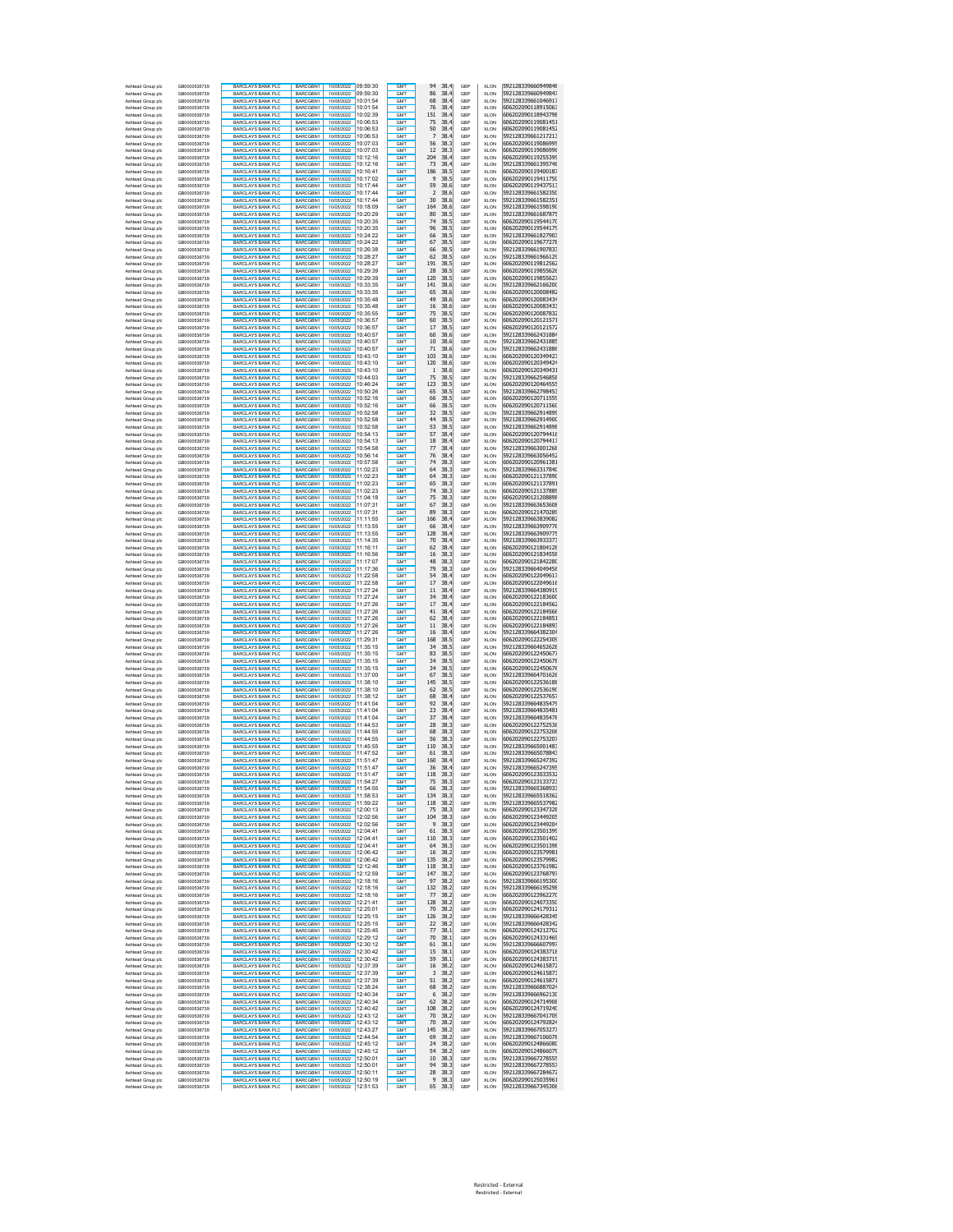| Ashtead Group bit<br>Ashtead Group plc | .<br>GB0000536739            | HARL LATS HANK PLL<br><b>BARCLAYS BANK PLC</b>       | <b>BARCGBN1</b><br>BARCGBN1        | 10/05/2022<br>10/05/2022                   | .<br>12:51:53        | GM I<br>GM <sub>1</sub>  | <br>эo<br>38.3<br>109              | uu<br>GBP  | <b>ALUN</b><br><b>XLON</b> | אחרבו ברי המהככס דדאמ<br>592128339667345307 |
|----------------------------------------|------------------------------|------------------------------------------------------|------------------------------------|--------------------------------------------|----------------------|--------------------------|------------------------------------|------------|----------------------------|---------------------------------------------|
| Ashtead Group plc<br>Ashtead Group plc | GB0000536739<br>GB0000536739 | <b>BARCLAYS BANK PLC</b><br><b>BARCLAYS BANK PLC</b> | BARCGBN1<br>BARCGBN1               | 10/05/2022<br>10/05/2022 12:58:13          | 12:51:53             | <b>GMT</b><br><b>GMT</b> | 25<br>38.3<br>38.3<br>7            | GBP<br>GBP | XLON<br><b>XLON</b>        | 592128339667345313<br>592128339667552065    |
| Ashtead Group plc<br>Ashtead Group plc | GB0000536739<br>GB0000536739 | BARCLAYS BANK PLC<br><b>BARCLAYS BANK PLC</b>        | BARCGBN1<br>BARCGBN1               | 10/05/2022 12:58:13<br>10/05/2022 12:58:13 |                      | GMT<br>GMT               | 40<br>38.3<br>76<br>38.3           | GBP<br>GBP | <b>XLON</b><br><b>XLON</b> | 592128339667552063<br>592128339667552064    |
| Ashtead Group plc                      | GB0000536739                 | <b>BARCLAYS BANK PLC</b>                             | BARCGRN1                           | 10/05/2022 12:58:13                        |                      | <b>GMT</b>               | 38.3<br>10                         | GBP        | <b>XLON</b>                | 592128339667552061                          |
| Ashtead Group plc<br>Ashtead Group plc | GB0000536739<br>GB0000536739 | <b>BARCLAYS BANK PLC</b><br><b>BARCLAYS BANK PLC</b> | BARCGBN1<br>BARCGBN1               | 10/05/2022 12:58:13<br>1005/2022 13:02:06  |                      | <b>GMT</b><br><b>GMT</b> | 62<br>38.3<br>38.4<br>11           | GBP<br>GBP | <b>XLON</b><br><b>XLON</b> | 592128339667552062<br>592128339667698136    |
| Ashtead Group plc                      | GB0000536739                 | <b>BARCLAYS BANK PLC</b>                             | BARCGBN1                           | 10/05/2022 13:02:06                        |                      | <b>GMT</b>               | 38.4<br>7                          | GBP        | <b>XLON</b>                | 606202090125430688                          |
| Ashtead Group plc<br>Ashtead Group plc | GB0000536739<br>GB0000536739 | <b>BARCLAYS BANK PLC</b><br><b>BARCLAYS BANK PLC</b> | BARCGBN1<br>BARCGBN1               | 10/05/2022 13:02:06<br>10/05/2022 13:02:06 |                      | GMT<br>GMT               | 25<br>38.4<br>113<br>38.4          | GBP<br>GBP | <b>XLON</b><br><b>XLON</b> | 606202090125430691<br>606202090125430690    |
| Ashtead Group plc<br>Ashtead Group plc | GB0000536739<br>GB0000536739 | <b>BARCLAYS BANK PLO</b><br><b>BARCLAYS BANK PLC</b> | BARCGBN1<br>BARCGBN1               | 10/05/2022<br>10/05/2022 13:04:56          | 13:02:06             | GMT<br>GMT               | 39<br>38.4<br>172<br>38.4          | GBP<br>GBP | XLON<br><b>XLON</b>        | 606202090125430872<br>606202090125535298    |
| Ashtead Group plc                      | GB0000536739                 | <b>BARCLAYS BANK PLO</b>                             | <b>BARCGRN1</b>                    | 10/05/2022 13:04:56                        |                      | <b>GMT</b>               | 63<br>38.4                         | GBP        | XLON                       | 606202090125535299                          |
| Ashtead Group plc<br>Ashtead Group plc | GB0000536739<br>GB0000536739 | <b>BARCLAYS BANK PLC</b><br><b>BARCLAYS BANK PLC</b> | BARCGBN1<br>BARCGBN1               | 10/05/2022<br>10/05/2022                   | 13:04:56<br>13:10:47 | <b>GMT</b><br><b>GMT</b> | 34<br>38.4<br>38.5<br>23           | GBP<br>GBP | XLON<br><b>XLON</b>        | 606202090125535306<br>606202090125734249    |
| Ashtead Group plc                      | GB0000536739                 | <b>BARCLAYS BANK PLC</b>                             | BARCGBN1                           | 10/05/2022                                 | 13:10:47             | GMT                      | 72<br>38.5                         | GBP        | <b>XLON</b>                | 606202090125734250                          |
| Ashtead Group plc<br>Ashtead Group plc | GB0000536739<br>GB0000536739 | <b>BARCLAYS BANK PLC</b><br><b>BARCLAYS BANK PLC</b> | BARCGBN1<br>BARCGBN1               | 10/05/2022 13:10:47<br>10/05/2022          | 13:10:47             | <b>GMT</b><br><b>GMT</b> | 43<br>38.5<br>23<br>38.5           | GBP<br>GBP | <b>XLON</b><br><b>XLON</b> | 606202090125734247<br>606202090125734248    |
| Ashtead Group plc<br>Ashtead Group plc | GB0000536739<br>GB0000536739 | <b>BARCLAYS BANK PLC</b><br><b>BARCLAYS BANK PLC</b> | BARCGBN1<br>BARCGBN1               | 10/05/2022 13:10:47<br>10/05/2022          | 13:13:39             | <b>GMT</b><br><b>GMT</b> | 20<br>38.5<br>64<br>38.5           | GBP<br>GBP | <b>XLON</b><br><b>XLON</b> | 606202090125734246<br>592128339668102242    |
| Ashtead Group plc                      | GB0000536739                 | <b>BARCLAYS BANK PLC</b>                             | BARCGBN1                           | 10/05/2022 13:13:58                        |                      | GMT                      | 146<br>38.4                        | GBP        | <b>XLON</b>                | 606202090125834420                          |
| Ashtead Group plc<br>Ashtead Group plc | GB0000536739<br>GB0000536739 | <b>BARCLAYS BANK PLC</b><br><b>BARCLAYS BANK PLC</b> | BARCGBN1<br>BARCGBN1               | 10/05/2022 13:13:58<br>10/05/2022 13:17:16 |                      | GMT<br>GMT               | 38.4<br>63<br>38.4<br>69           | GBP<br>GBP | <b>XLON</b><br><b>XLON</b> | 606202090125834421<br>592128339668235982    |
| Ashtead Group plc<br>Ashtead Group plc | GB0000536739<br>GB0000536739 | <b>BARCLAYS BANK PLC</b><br><b>BARCLAYS BANK PLC</b> | BARCGBN1<br>BARCGBN1               | 10/05/2022 13:17:16<br>10/05/2022 13:17:16 |                      | GMT<br><b>GMT</b>        | 38.4<br>30<br>21<br>38.4           | GBP<br>GBP | <b>XLON</b><br><b>XLON</b> | 606202090125953612<br>606202090125953610    |
| Ashtead Group plc                      | GB0000536739                 | <b>BARCLAYS BANK PLC</b>                             | BARCGBN1                           | 10/05/2022 13:17:16                        |                      | GMT                      | 38.4<br>20                         | GBP        | <b>XLON</b>                | 606202090125953611                          |
| Ashtead Group plc<br>Ashtead Group plc | GB0000536739<br>GB0000536739 | <b>BARCLAYS BANK PLC</b><br><b>BARCLAYS BANK PLC</b> | BARCGBN1<br><b>BARCGRN1</b>        | 10/05/2022 13:17:55<br>1005/2022 13:19:56  |                      | <b>GMT</b><br>GMT        | 42<br>38.4<br>38.4<br>21           | GBP<br>GBP | <b>XLON</b><br><b>XLON</b> | 606202090125977747<br>606202090126041705    |
| Ashtead Group plc<br>Ashtead Group plc | GB0000536739<br>GB0000536739 | <b>BARCLAYS BANK PLC</b><br><b>BARCLAYS BANK PLC</b> | BARCGBN1<br>BARCGRN1               | 10/05/2022 13:21:05<br>10/05/2022 13:21:05 |                      | GMT<br><b>GMT</b>        | 38.4<br>62<br>38.4<br>66           | GBP<br>GBP | <b>XLON</b><br><b>XLON</b> | 592128339668375715<br>606202090126088116    |
| Ashtead Group plc                      | GB0000536739                 | <b>BARCLAYS BANK PLC</b>                             | BARCGBN1                           | 10/05/2022 13:21:05                        |                      | GMT                      | 84<br>38.4                         | GBP        | <b>XLON</b>                | 606202090126088115                          |
| Ashtead Group plc<br>Ashtead Group plc | GB0000536739<br>GB0000536739 | <b>BARCLAYS BANK PLC</b><br><b>BARCLAYS BANK PLC</b> | BARCGBN1<br>BARCGBN1               | 10/05/2022 13:21:56<br>10/05/2022 13:26:57 |                      | <b>GMT</b><br><b>GMT</b> | 38.4<br>65<br>38.4<br>68           | GBP<br>GBP | <b>XLON</b><br><b>XLON</b> | 592128339668407285<br>592128339668614324    |
| Ashtead Group plc<br>Ashtead Group plc | GB0000536739<br>GB0000536739 | <b>BARCLAYS BANK PLC</b><br><b>BARCLAYS BANK PLO</b> | BARCGBN1<br>BARCGBN1               | 10/05/2022 13:26:57<br>10/05/2022 13:30:05 |                      | GMT<br>GMT               | 67<br>38.4<br>32<br>38.4           | GBP<br>GBP | <b>XLON</b><br>XLON        | 592128339668614325<br>606202090126434294    |
| Ashtead Group plc                      | GB0000536739                 | <b>BARCLAYS BANK PLO</b>                             | BARCGBN1                           | 10/05/2022                                 | 13:30:05             | GMT                      | 65<br>38.4                         | GBP        | XLON                       | 606202090126434293                          |
| Ashtead Group plc<br>Ashtead Group plc | GB0000536739<br>GB0000536739 | <b>BARCLAYS BANK PLC</b><br><b>BARCLAYS BANK PLO</b> | BARCGBN1<br>BARCGBN1               | 10/05/2022 13:30:36<br>10/05/2022          | 13:31:25             | GMT<br><b>GMT</b>        | 70<br>38.4<br>170<br>38.4          | GBP<br>GBP | <b>XLON</b><br>XLON        | 606202090126455002<br>592128339668788821    |
| Ashtead Group plo<br>Ashtead Group plc | GB0000536739<br>GB0000536739 | <b>BARCLAYS BANK PLC</b><br><b>BARCLAYS BANK PLC</b> | BARCGBN1<br>BARCGBN1               | 10/05/2022<br>10/05/2022                   | 13:31:25<br>13:34:01 | <b>GMT</b><br><b>GMT</b> | 78<br>38.4<br>61<br>38.4           | GBP<br>GBP | XLON<br><b>XLON</b>        | 606202090126488920<br>592128339668901804    |
| Ashtead Group plc                      | GB0000536739                 | <b>BARCLAYS BANK PLC</b>                             | BARCGBN1                           | 10/05/2022                                 | 13:34:01             | GMT                      | 78<br>38.4                         | GBP        | <b>XLON</b>                | 592128339668901803                          |
| Ashtead Group plc<br>Ashtead Group plc | GB0000536739<br>GB0000536739 | <b>BARCLAYS BANK PLC</b><br><b>BARCLAYS BANK PLC</b> | BARCGBN1<br>BARCGBN1               | 10/05/2022<br>10/05/2022                   | 13:34:01<br>13:34:05 | <b>GMT</b><br><b>GMT</b> | 62<br>38.4<br>63<br>38.4           | GBP<br>GBP | <b>XLON</b><br><b>XLON</b> | 606202090126599145<br>592128339668905211    |
| Ashtead Group plc<br>Ashtead Group plc | GB0000536739<br>GB0000536739 | <b>BARCLAYS BANK PLC</b><br><b>BARCLAYS BANK PLC</b> | BARCGBN1<br>BARCGBN1               | 10/05/2022 13:40:08<br>10/05/2022          | 13:40:08             | <b>GMT</b><br><b>GMT</b> | 178<br>38.4<br>38.4<br>32          | GBP<br>GBP | <b>XLON</b><br><b>XLON</b> | 606202090126846611<br>606202090126846624    |
| Ashtead Group plc                      | GB0000536739                 | <b>BARCLAYS BANK PLC</b>                             | BARCGBN1                           | 10/05/2022 13:40:45                        |                      | GMT                      | 38.5<br>62                         | GBP        | <b>XLON</b>                | 592128339669176296                          |
| Ashtead Group plc<br>Ashtead Group plc | GB0000536739<br>GB0000536739 | <b>BARCLAYS BANK PLC</b><br><b>BARCLAYS BANK PLC</b> | BARCGBN1<br>BARCGBN1               | 10/05/2022 13:40:45<br>10/05/2022 13:40:45 |                      | GMT<br>GMT               | 38.5<br>35<br>38.5<br>19           | GBP<br>GBP | <b>XLON</b><br><b>XLON</b> | 592128339669176294<br>592128339669176295    |
| Ashtead Group plc<br>Ashtead Group plc | GB0000536739<br>GB0000536739 | <b>BARCLAYS BANK PLC</b><br><b>BARCLAYS BANK PLC</b> | BARCGBN1<br>BARCGBN1               | 10/05/2022<br>10/05/2022 13:40:45          | 13:40:45             | GMT<br><b>GMT</b>        | 38.5<br>53<br>35<br>38.5           | GBP<br>GBP | <b>XLON</b><br><b>XLON</b> | 606202090126867471<br>606202090126867472    |
| Ashtead Group plc                      | GB0000536739                 | <b>BARCLAYS BANK PLC</b>                             | BARCGBN1                           | 10/05/2022 13:43:00<br>10/05/2022 13:43:00 |                      | GMT                      | 38.4<br>14<br>49                   | GBP        | <b>XLON</b>                | 606202090126940690                          |
| Ashtead Group plc<br>Ashtead Group plc | GB0000536739<br>GB0000536739 | <b>BARCLAYS BANK PLC</b><br><b>BARCLAYS BANK PLC</b> | BARCGBN1<br><b>BARCGRN1</b>        | 10/05/2022 13:44:01                        |                      | GMT<br>GMT               | 38.4<br>68<br>38.4                 | GBP<br>GBP | <b>XLON</b><br><b>XLON</b> | 606202090126940693<br>592128339669283444    |
| Ashtead Group plc<br>Ashtead Group plc | GB0000536739<br>GB0000536739 | <b>BARCLAYS BANK PLC</b><br><b>BARCLAYS BANK PLC</b> | BARCGBN1<br><b>BARCGRN1</b>        | 10/05/2022 13:44:43<br>10/05/2022 13:44:43 |                      | GMT<br><b>GMT</b>        | 38.4<br>116<br>38.4<br>9           | GBP<br>GBP | <b>XLON</b><br><b>XLON</b> | 606202090126993902<br>606202090126993904    |
| Ashtead Group plc                      | GB0000536739                 | <b>BARCLAYS BANK PLC</b>                             | <b>BARCGRN1</b><br><b>BARCGRN1</b> | 1005/2022 13:49:37<br>1005/2022 13:49:51   |                      | GMT                      | 69<br>38.5<br>38.5                 | GBP        | <b>XLON</b>                | 592128339669496876                          |
| Ashtead Group plc<br>Ashtead Group plc | GB0000536739<br>GB0000536739 | <b>BARCLAYS BANK PLC</b><br>BARCLAYS BANK PLC        | BARCGBN1                           | 1005/2022 13:49:54                         |                      | <b>GMT</b><br><b>GMT</b> | $\overline{2}$<br>38.5<br>55       | GBP<br>GBP | <b>XLON</b><br><b>XLON</b> | 592128339669505156<br>592128339669507323    |
| Ashtead Group plc<br>Ashtead Group plc | GB0000536739<br>GB0000536739 | BARCLAYS BANK PLC<br><b>BARCLAYS BANK PLC</b>        | BARCGBN1<br>BARCGBN1               | 10/05/2022 13:49:54<br>10/05/2022 13:50:00 |                      | GMT<br>GMT               | 113<br>38.5<br>148<br>38.5         | GBP<br>GBP | <b>XLON</b><br><b>XLON</b> | 592128339669507324<br>592128339669512225    |
| Ashtead Group plc<br>Ashtead Group plc | GB0000536739<br>GB0000536739 | <b>BARCLAYS BANK PLO</b><br><b>BARCLAYS BANK PLC</b> | BARCGBN1<br>BARCGBN1               | 10/05/2022<br>10/05/2022 13:50:00          | 13:50:00             | GMT<br>GMT               | 171<br>38.5<br>36<br>38.5          | GBP<br>GBP | XLON<br><b>XLON</b>        | 606202090127194660<br>606202090127194665    |
| Ashtead Group plc                      | GB0000536739                 | <b>BARCLAYS BANK PLO</b>                             | BARCGBN1                           | 10/05/2022 13:56:08                        |                      | <b>GMT</b>               | 61<br>38.5                         | GBP        | XLON                       | 606202090127454889                          |
| Ashtead Group plc<br>Ashtead Group plc | GB0000536739<br>GB0000536739 | <b>BARCLAYS BANK PLC</b><br><b>BARCLAYS BANK PLC</b> | BARCGBN1<br>BARCGBN1               | 10/05/2022<br>10/05/2022                   | 13:56:08<br>13:56:08 | <b>GMT</b><br><b>GMT</b> | 15<br>38.5<br>46<br>38.5           | GBP<br>GBP | XLON<br><b>XLON</b>        | 606202090127454890<br>606202090127454892    |
| Ashtead Group plc<br>Ashtead Group plc | GB0000536739<br>GB0000536739 | <b>BARCLAYS BANK PLC</b><br><b>BARCLAYS BANK PLC</b> | BARCGBN1<br>BARCGBN1               | 10/05/2022<br>10/05/2022                   | 13:58:54<br>13:58:54 | GMT<br><b>GMT</b>        | 229<br>38.5<br>29<br>38.5          | GBP<br>GBP | <b>XLON</b><br><b>XLON</b> | 592128339669880058<br>592128339669880057    |
| Ashtead Group plc                      | GB0000536739                 | <b>BARCLAYS BANK PLC</b>                             | BARCGBN1                           | 10/05/2022                                 | 13:58:54             | <b>GMT</b>               | 30<br>38.5                         | GBP        | <b>XLON</b>                | 592128339669880064                          |
| Ashtead Group plc<br>Ashtead Group plc | GB0000536739<br>GB0000536739 | <b>BARCLAYS BANK PLC</b><br><b>BARCLAYS BANK PLC</b> | BARCGBN1<br>BARCGBN1               | 10/05/2022 13:58:54<br>10/05/2022          | 14:02:19             | <b>GMT</b><br><b>GMT</b> | 16<br>38.5<br>68<br>38.5           | GBP<br>GBP | <b>XLON</b><br><b>XLON</b> | 592128339669880063<br>606202090127709911    |
| Ashtead Group plc<br>Ashtead Group plc | GB0000536739<br>GB0000536739 | <b>BARCLAYS BANK PLC</b><br><b>BARCLAYS BANK PLC</b> | BARCGBN1<br>BARCGBN1               | 10/05/2022 14:02:47<br>10/05/2022          | 14:02:57             | GMT<br>GMT               | 38.5<br>67<br>75<br>38.5           | GBP<br>GBP | <b>XLON</b><br><b>XLON</b> | 606202090127734837<br>606202090127742763    |
| Ashtead Group plc                      | GB0000536739                 | <b>BARCLAYS BANK PLC</b>                             | BARCGBN1                           | 10/05/2022 14:02:58                        |                      | GMT                      | 38.5<br>16                         | GBP        | <b>XLON</b>                | 606202090127743484                          |
| Ashtead Group plc<br>Ashtead Group plc | GB0000536739<br>GB0000536739 | <b>BARCLAYS BANK PLC</b><br><b>BARCLAYS BANK PLC</b> | BARCGBN1<br>BARCGBN1               | 10/05/2022<br>10/05/2022                   | 14:02:58<br>14:04:28 | GMT<br><b>GMT</b>        | 38.5<br>48<br>77<br>38.5           | GBP<br>GBP | <b>XLON</b><br><b>XLON</b> | 606202090127743485<br>592128339670134903    |
| Ashtead Group plc<br>Ashtead Group plc | GB0000536739<br>GB0000536739 | <b>BARCLAYS BANK PLC</b><br><b>BARCLAYS BANK PLC</b> | BARCGBN1<br>BARCGBN1               | 10/05/2022<br>10/05/2022 14:07:40          | 14:05:40             | GMT<br>GMT               | 74<br>38.5<br>70<br>38.5           | GBP<br>GBP | <b>XLON</b><br><b>XLON</b> | 592128339670189959<br>606202090127947599    |
| Ashtead Group plc<br>Ashtead Group plc | GB0000536739<br>GB0000536739 | <b>BARCLAYS BANK PLC</b><br><b>BARCLAYS BANK PLO</b> | BARCGBN1<br>BARCGBN1               | 10/05/2022<br>10/05/2022 14:08:23          | 14:08:23             | GMT<br><b>GMT</b>        | 38.5<br>75<br>69<br>38.5           | GBP<br>GBP | <b>XLON</b><br><b>XLON</b> | 592128339670313170<br>606202090127976662    |
| Ashtead Group plc                      | GB0000536739                 | <b>BARCLAYS BANK PLC</b>                             | BARCGBN1                           | 10/05/2022 14:10:51                        |                      | <b>GMT</b>               | 69<br>38.4                         | GBP        | <b>XLON</b>                | 592128339670414368                          |
| Ashtead Group plc<br>Ashtead Group plc | GB0000536739<br>GB0000536739 | <b>BARCLAYS BANK PLC</b><br><b>BARCLAYS BANK PLC</b> | BARCGBN1<br>BARCGBN1               | 10/05/2022 14:10:51<br>10/05/2022 14:10:51 |                      | <b>GMT</b><br><b>GMT</b> | 77<br>38.4<br>38.4<br>70           | GBP<br>GBP | <b>XLON</b><br><b>XLON</b> | 592128339670414365<br>592128339670414366    |
| Ashtead Group plc<br>Ashtead Group plc | GB0000536739<br>GB0000536739 | <b>BARCLAYS BANK PLC</b><br>BARCLAYS BANK PLC        | BARCGBN1<br>BARCGBN1               | 10/05/2022 14:11:58<br>10/05/2022 14:16:11 |                      | <b>GMT</b><br>GMT        | 76<br>38.4<br>66<br>38.4           | GBP<br>GBP | <b>XLON</b><br><b>XLON</b> | 606202090128121701<br>606202090128303989    |
| Ashtead Group plc                      | GB0000536739                 | <b>BARCLAYS BANK PLC</b>                             | BARCGBN1                           | 10/05/2022 14:16:11                        |                      | GMT                      | 130<br>38.4                        | GBP        | XLON                       | 606202090128303990                          |
| Ashtead Group plo<br>Ashtead Group plc | GB0000536739<br>GB0000536739 | <b>BARCLAYS BANK PLO</b><br><b>BARCLAYS BANK PLC</b> | BARCGBN1<br>BARCGBN1               | 10/05/2022<br>10/05/2022 14:16:56          | 14:16:11             | GMT<br>GMT               | 67<br>38.4<br>65<br>38.4           | GBP<br>GBP | XLON<br><b>XLON</b>        | 606202090128303988<br>592128339670687421    |
| Ashtead Group plc<br>Ashtead Group plo | GB0000536739<br>GB0000536739 | <b>BARCLAYS BANK PLO</b><br><b>BARCLAYS BANK PLC</b> | BARCGBN1<br>BARCGBN1               | 10/05/2022<br>10/05/2022                   | 14:18:20<br>14:18:20 | <b>GMT</b><br><b>GMT</b> | 62<br>38.4<br>38.4<br>$\mathbf{1}$ | GBP<br>GBP | XLON<br>XLON               | 592128339670752822<br>592128339670752820    |
| Ashtead Group plc                      | GB0000536739                 | <b>BARCLAYS BANK PLC</b>                             | BARCGBN1                           | 10/05/2022                                 | 14:18:20             | <b>GMT</b>               | 62<br>38.4                         | GBP        | <b>XLON</b>                | 592128339670752821                          |
| Ashtead Group plc<br>Ashtead Group plc | GB0000536739<br>GB0000536739 | <b>BARCLAYS BANK PLC</b><br><b>BARCLAYS BANK PLC</b> | BARCGBN1<br>BARCGBN1               | 10/05/2022<br>10/05/2022                   | 14:18:39<br>14:18:39 | GMT<br><b>GMT</b>        | 62<br>38.4<br>24<br>38.4           | GBP<br>GBP | <b>XLON</b><br><b>XLON</b> | 606202090128421929<br>606202090128421931    |
| Ashtead Group plc<br>Ashtead Group plc | GB0000536739<br>GB0000536739 | <b>BARCLAYS BANK PLC</b><br><b>BARCLAYS BANK PLC</b> | BARCGBN1<br>BARCGBN1               | 10/05/2022<br>10/05/2022 14:24:29          | 14:18:54             | <b>GMT</b><br><b>GMT</b> | 62<br>38.4<br>38.4<br>162          | GBP<br>GBP | <b>XLON</b><br><b>XLON</b> | 606202090128432303<br>592128339671024548    |
| Ashtead Group plc                      | GB0000536739                 | <b>BARCLAYS BANK PLC</b>                             | BARCGBN1                           | 10/05/2022 14:24:29                        |                      | <b>GMT</b>               | 38.4<br>33                         | GBP        | <b>XLON</b>                | 606202090128672790                          |
| Ashtead Group plc<br>Ashtead Group plo | GB0000536739<br>GB0000536739 | <b>BARCLAYS BANK PLC</b><br><b>BARCLAYS BANK PLC</b> | BARCGBN1<br>BARCGBN1               | 10/05/2022 14:24:50<br>10/05/2022 14:25:44 |                      | GMT<br>GMT               | 38.4<br>67<br>38.4<br>66           | GBP<br>GBP | <b>XLON</b><br><b>XLON</b> | 592128339671042738<br>592128339671087777    |
| Ashtead Group plc<br>Ashtead Group plc | GB0000536739<br>GB0000536739 | <b>BARCLAYS BANK PLC</b><br><b>BARCLAYS BANK PLC</b> | BARCGBN1<br>BARCGBN1               | 10/05/2022 14:25:44<br>10/05/2022          | 14:26:23             | <b>GMT</b><br>GMT        | 38.4<br>66<br>38.4<br>75           | GBP<br>GBP | XLON<br><b>XLON</b>        | 606202090128734937<br>592128339671119385    |
| Ashtead Group plc<br>Ashtead Group plc | GB0000536739<br>GB0000536739 | <b>BARCLAYS BANK PLC</b><br><b>BARCLAYS BANK PLC</b> | BARCGBN1<br>BARCGBN1               | 10/05/2022<br>10/05/2022                   | 14:26:23<br>14:27:01 | <b>GMT</b><br><b>GMT</b> | 71<br>38.4<br>154<br>38.4          | GBP<br>GBP | <b>XLON</b><br><b>XLON</b> | 606202090128766124<br>592128339671151058    |
| Ashtead Group plc                      | GB0000536739                 | <b>BARCLAYS BANK PLC</b>                             | BARCGBN1                           | 10/05/2022                                 | 14:29:28             | GMT                      | 38.4<br>50                         | GBP        | <b>XLON</b>                | 592128339671275053                          |
| Ashtead Group plc<br>Ashtead Group plc | GB0000536739<br>GB0000536739 | BARCLAYS BANK PLC<br>BARCLAYS BANK PLC               | <b>BARCGRN1</b><br>BARCGBN1        | 10/05/2022<br>10/05/2022 14:30:03          | 14:29:28             | GMT<br><b>GMT</b>        | 38.4<br>22<br>96<br>38.4           | GBP<br>GBP | <b>XLON</b><br><b>XLON</b> | 592128339671275054<br>592128339671306015    |
| Ashtead Group plc<br>Ashtead Group plc | GB0000536739<br>GB0000536739 | <b>BARCLAYS BANK PLC</b><br><b>BARCLAYS BANK PLC</b> | BARCGBN1<br>BARCGBN1               | 10/05/2022 14:30:03<br>10/05/2022 14:32:10 |                      | <b>GMT</b><br><b>GMT</b> | 45<br>38.4<br>201<br>38.5          | GBP<br>GBP | <b>XLON</b><br><b>XLON</b> | 592128339671306017<br>592128339671433326    |
| Ashtead Group plc                      | GB0000536739                 | BARCLAYS BANK PLC<br>BARCLAYS BANK PLC               | <b>BARCGRN1</b>                    | 10/05/2022 14:32:10                        |                      | <b>GMT</b>               | 38.5<br>10                         | GBP        | <b>XLON</b>                | 606202090129074852                          |
| Ashtead Group plc<br>Ashtead Group plc | GB0000536739<br>GB0000536739 | <b>BARCLAYS BANK PLC</b>                             | BARCGBN1<br>BARCGBN1               | 10/05/2022 14:32:23<br>10/05/2022 14:33:22 |                      | <b>GMT</b><br>GMT        | 38.4<br>195<br>135<br>38.3         | GBP<br>GBP | <b>XLON</b><br><b>XLON</b> | 606202090129087698<br>592128339671510688    |
| Ashtead Group plc<br>Ashtead Group plc | GB0000536739<br>GB0000536739 | <b>BARCLAYS BANK PLC</b><br><b>BARCLAYS BANK PLO</b> | BARCGBN1<br>BARCGBN1               | 10/05/2022<br>10/05/2022                   | 14:33:58<br>14:34:41 | GMT<br>GMT               | 78<br>38.3<br>69<br>38.3           | GBP<br>GBP | <b>XLON</b><br><b>XLON</b> | 606202090129189310<br>592128339671593260    |
| Ashtead Group plc<br>Ashtead Group plc | GB0000536739<br>GB0000536739 | BARCLAYS BANK PLC<br><b>BARCLAYS BANK PLC</b>        | BARCGBN1<br><b>BARCGRN1</b>        | 10/05/2022<br>10/05/2022                   | 14:35:00<br>14:35:14 | GMT<br><b>GMT</b>        | 72<br>38.3<br>29<br>38.3           | GBP<br>GBP | <b>XLON</b><br><b>XLON</b> | 592128339671609508<br>606202090129260824    |
| Ashtead Group plc                      | GB0000536739                 | <b>BARCLAYS BANK PLC</b>                             | BARCGBN1                           | 10/05/2022                                 | 14:35:14             | GMT                      | 45<br>38.3                         | GBP        | <b>XLON</b>                | 606202090129260823                          |
| Ashtead Group plc<br>Ashtead Group plc | GB0000536739<br>GB0000536739 | <b>BARCLAYS BANK PLC</b><br><b>BARCLAYS BANK PLC</b> | BARCGBN1<br>BARCGBN1               | 10/05/2022<br>10/05/2022                   | 14:35:26<br>14:36:28 | <b>GMT</b><br>GMT        | 83<br>38.3<br>38.2<br>69           | GBP<br>GBP | <b>XLON</b><br><b>XLON</b> | 606202090129272408<br>606202090129335183    |
| Ashtead Group plc<br>Ashtead Group plc | GB0000536739<br>GB0000536739 | <b>BARCLAYS BANK PLC</b><br><b>BARCLAYS BANK PLC</b> | BARCGBN1<br>BARCGBN1               | 10/05/2022<br>10/05/2022                   | 14:37:22<br>14:37:22 | <b>GMT</b><br><b>GMT</b> | 136<br>38.3<br>38.3<br>115         | GBP<br>GBP | <b>XLON</b><br><b>XLON</b> | 606202090129386870<br>606202090129386869    |
| Ashtead Group plc<br>Ashtead Group plc | GB0000536739                 | <b>BARCLAYS BANK PLC</b><br><b>BARCLAYS BANK PLC</b> | BARCGBN1                           | 10/05/2022<br>10/05/2022                   | 14:37:56<br>14:39:40 | <b>GMT</b>               | 78<br>38.3                         | GBP        | <b>XLON</b>                | 592128339671781237                          |
| Ashtead Group plc                      | GB0000536739<br>GB0000536739 | <b>BARCLAYS BANK PLC</b>                             | BARCGBN1<br>BARCGBN1               | 10/05/2022 14:39:40                        |                      | GM <sub>1</sub><br>GMT   | 70<br>38.3<br>38.3<br>122          | GBP<br>GBP | <b>XLON</b><br><b>XLON</b> | 592128339671873165<br>592128339671873164    |
| Ashtead Group plc<br>Ashtead Group plc | GB0000536739<br>GB0000536739 | <b>BARCLAYS BANK PLC</b><br><b>BARCLAYS BANK PLC</b> | BARCGBN1<br>BARCGBN1               | 10/05/2022<br>10/05/2022 14:40:10          | 14:39:40             | GMT<br>GMT               | 66<br>38.3<br>38.3<br>79           | GBP<br>GBP | <b>XLON</b><br><b>XLON</b> | 606202090129504440<br>606202090129530641    |
| Ashtead Group plc                      | GB0000536739                 | <b>BARCLAYS BANK PLC</b>                             | BARCGBN1                           | 10/05/2022                                 | 14:41:07             | GMT<br><b>GMT</b>        | 67<br>38.3                         | GBP        | <b>XLON</b>                | 592128339671951006<br>592128339671951005    |
| Ashtead Group plc<br>Ashtead Group plc | GB0000536739<br>GB0000536739 | <b>BARCLAYS BANK PLC</b><br><b>BARCLAYS BANK PLC</b> | BARCGBN1<br>BARCGBN1               | 10/05/2022<br>10/05/2022                   | 14:41:07<br>14:41:44 | GMT                      | 80<br>38.3<br>38.3<br>70           | GBP<br>GBP | <b>XLON</b><br><b>XLON</b> | 592128339671985435                          |
| Ashtead Group plc<br>Ashtead Group plc | GB0000536739<br>GB0000536739 | <b>BARCLAYS BANK PLC</b><br><b>BARCLAYS BANK PLC</b> | BARCGBN1<br>BARCGBN1               | 10/05/2022<br>10/05/2022                   | 14:41:44<br>14:42:26 | GMT<br>GMT               | 38.3<br>8<br>38.3<br>64            | GBP<br>GBP | <b>XLON</b><br><b>XLON</b> | 592128339671985436<br>606202090129652242    |
| Ashtead Group plc<br>Ashtead Group pld | GB0000536739<br>GB0000536739 | <b>BARCLAYS BANK PLC</b><br><b>BARCLAYS BANK PLC</b> | BARCGBN1<br>BARCGBN1               | 10/05/2022<br>10/05/2022 14:43:46          | 14:42:42             | <b>GMT</b><br>GMT        | 38.3<br>66<br>38.3<br>70           | GBP<br>GBP | <b>XLON</b><br><b>XLON</b> | 606202090129664984<br>606202090129719614    |
| Ashtead Group plc                      | GB0000536739                 | <b>BARCLAYS BANK PLC</b>                             | BARCGBN1                           | 10/05/2022 14:43:46                        |                      | <b>GMT</b>               | 66<br>38.3                         | GBP        | <b>XLON</b>                | 606202090129719613                          |
| Ashtead Group plc<br>Ashtead Group plc | GB0000536739<br>GB0000536739 | <b>BARCLAYS BANK PLC</b><br><b>BARCLAYS BANK PLC</b> | BARCGBN1<br>BARCGBN1               | 10/05/2022 14:43:54<br>10/05/2022 14:43:54 |                      | <b>GMT</b><br><b>GMT</b> | 38.2<br>31<br>45<br>38.2           | GBP<br>GBP | <b>XLON</b><br><b>XLON</b> | 606202090129725579<br>606202090129725578    |
| Ashtead Group plc<br>Ashtead Group plc | GB0000536739<br>GB0000536739 | <b>BARCLAYS BANK PLC</b><br><b>BARCLAYS BANK PLC</b> | BARCGBN1<br>BARCGBN1               | 10/05/2022 14:45:04<br>10/05/2022          | 14:45:07             | GMT<br>GMT               | 122<br>38.2<br>130<br>38.2         | GBP<br>GBP | <b>XLON</b><br><b>XLON</b> | 606202090129789452<br>592128339672167643    |
| Ashtead Group plc                      | GB0000536739                 | <b>BARCLAYS BANK PLO</b>                             | BARCGBN1                           | 10/05/2022                                 | 14:47:02             | GMT                      | 55<br>38.2                         | GBP        | <b>XLON</b>                | 592128339672285124                          |
| Ashtead Group plc<br>Ashtead Group plc | GB0000536739<br>GB0000536739 | <b>BARCLAYS BANK PLC</b><br><b>BARCLAYS BANK PLC</b> | BARCGBN1<br><b>BARCGRN1</b>        | 10/05/2022<br>10/05/2022                   | 14:47:02<br>14:47:50 | GMT<br><b>GMT</b>        | 24<br>38.2<br>254<br>38.2          | GBP<br>GBP | <b>XLON</b><br><b>XLON</b> | 592128339672285126<br>606202090129950798    |
| Ashtead Group plc                      | GB0000536739                 | <b>BARCLAYS BANK PLC</b>                             | BARCGBN1                           | 10/05/2022                                 | 14:47:50             | GMT                      | 29<br>38.2                         | GBP        | <b>XLON</b>                | 592128339672327947                          |

Ashtead Group plc GB0000536739 BARCLAYS BANK PLC BARCGBN1 10/05/2022 12:51:53 GMT 114 38.3 GBP XLON 592128339667345308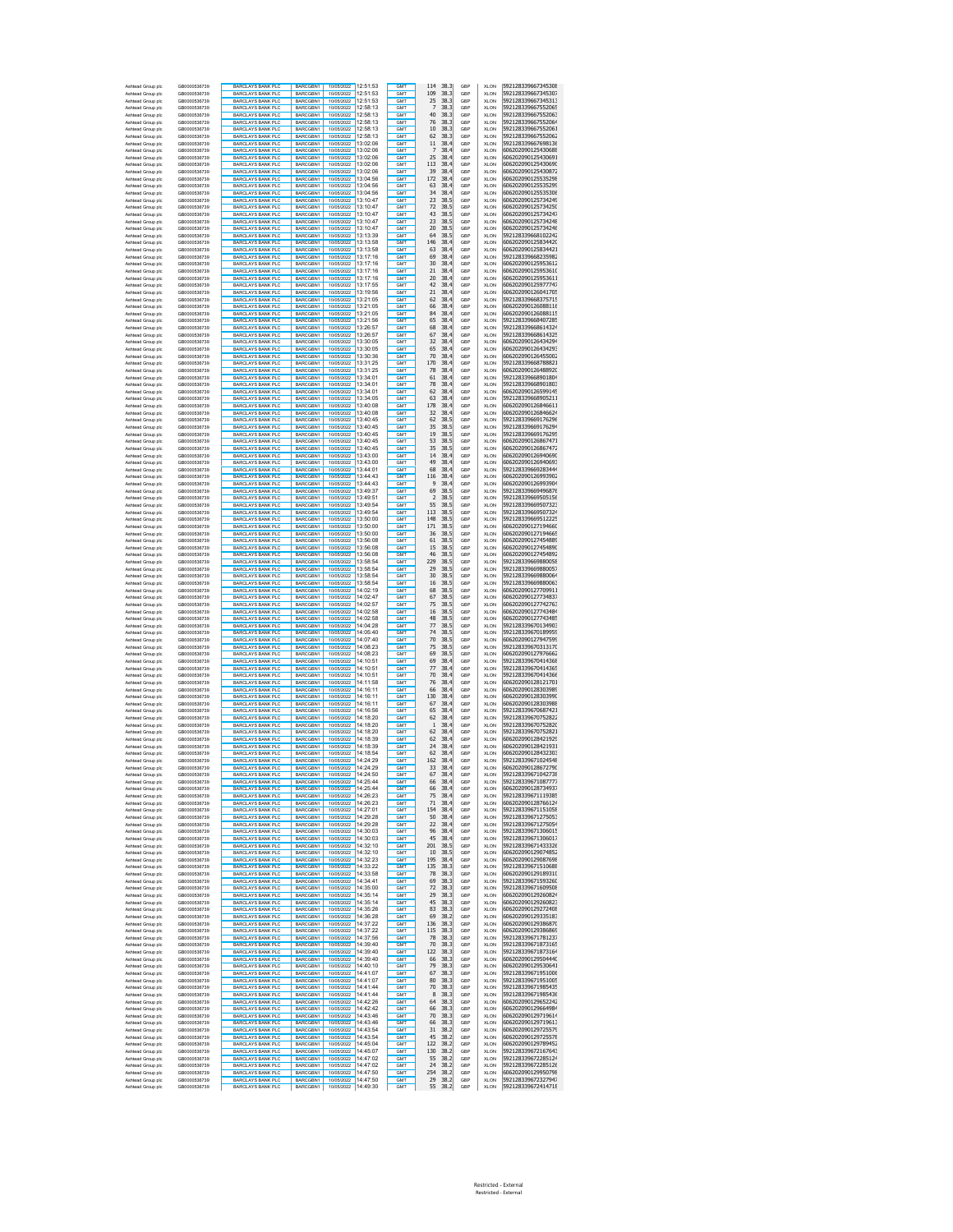| Ashtead Group plc<br>Ashtead Group plc | GB0000536739<br>GB0000536739 | <b>BARCLAYS BANK PLC</b><br><b>BARCLAYS BANK PLC</b> | BARCGBN1<br>BARCGBN1               | 10/05/2022 14:49:30<br>10/05/2022 14:49:30 |          | <b>GMT</b><br>GMT                  | 45<br>38.2<br>24<br>38.2         | GBP<br>GBP | <b>XLON</b><br><b>XLON</b> | 592128339672414719<br>592128339672414717 |
|----------------------------------------|------------------------------|------------------------------------------------------|------------------------------------|--------------------------------------------|----------|------------------------------------|----------------------------------|------------|----------------------------|------------------------------------------|
| Ashtead Group plc                      | GB0000536739                 | <b>BARCLAYS BANK PLC</b>                             | BARCGBN1                           | 10/05/2022 14:49:30                        |          | GMT                                | 38.2<br>61                       | GBP        | <b>XLON</b>                | 592128339672414723                       |
| Ashtead Group plc                      | GB0000536739                 | <b>BARCLAYS BANK PLC</b>                             | BARCGBN1                           | 10/05/2022 14:49:30                        |          | GMT                                | 64<br>38.2                       | GBP        | <b>XLON</b>                | 606202090130035593                       |
| Ashtead Group plc<br>Ashtead Group plc | GB0000536739<br>GB0000536739 | BARCLAYS BANK PLC<br><b>BARCLAYS BANK PLC</b>        | BARCGBN1<br>BARCGBN1               | 10/05/2022 14:50:01<br>1005/2022 14:50:01  |          | GM <sub>1</sub><br><b>GMT</b>      | 65<br>38.2<br>38.2<br>62         | GBP<br>GBP | <b>XLON</b><br><b>XLON</b> | 592128339672437495<br>606202090130057489 |
| Ashtead Group plc                      | GB0000536739                 | <b>BARCLAYS BANK PLO</b>                             | BARCGBN1                           | 10/05/2022 14:51:02                        |          | GM <sub>1</sub>                    | 38.2<br>71                       | GBP        | <b>XLON</b>                | 592128339672491148                       |
| Ashtead Group plc                      | GB0000536739                 | <b>BARCLAYS BANK PLC</b>                             | BARCGBN1                           | 10/05/2022 14:51:44                        |          | GMT                                | 38.2<br>62                       | GBP        | <b>XLON</b>                | 606202090130146642                       |
| Ashtead Group plc<br>Ashtead Group plc | GB0000536739<br>GB0000536739 | <b>BARCLAYS BANK PLC</b><br><b>BARCLAYS BANK PLC</b> | BARCGBN1<br>BARCGBN1               | 10/05/2022 14:51:52                        |          | GM <sub>1</sub><br><b>GMT</b>      | 72<br>38.2<br>38.2<br>63         | GBP<br>GBP | <b>XLON</b><br><b>XLON</b> | 606202090130146641<br>606202090130154539 |
| Ashtead Group plc                      | GB0000536739                 | <b>BARCLAYS BANK PLC</b>                             | BARCGBN1                           | 10/05/2022 14:54:25                        |          | GMT                                | 23<br>38.3                       | GBP        | <b>XLON</b>                | 592128339672669315                       |
| Ashtead Group plc                      | GB0000536739                 | <b>BARCLAYS BANK PLC</b>                             | BARCGBN1                           | 10/05/2022 14:54:25                        |          | GMT                                | 158<br>38.3                      | GBP        | <b>XLON</b>                | 592128339672669316                       |
| Ashtead Group plc<br>Ashtead Group plc | GB0000536739<br>GB0000536739 | <b>BARCLAYS BANK PLC</b><br><b>BARCLAYS BANK PLC</b> | BARCGBN1<br>BARCGBN1               | 10/05/2022 14:54:25<br>10/05/2022 14:54:25 |          | GMT<br>GMT                         | 68<br>38.3<br>65<br>38.3         | GBP<br>GBP | <b>XLON</b><br><b>XLON</b> | 592128339672669314<br>606202090130284291 |
| Ashtead Group plc                      | GB0000536739                 | <b>BARCLAYS BANK PLC</b>                             | BARCGBN1                           | 10/05/2022 14:54:29                        |          | <b>GMT</b>                         | 14<br>38.3                       | GBP        | <b>XLON</b>                | 606202090130287937                       |
| Ashtead Group plc                      | GB0000536739                 | <b>BARCLAYS BANK PLO</b>                             | BARCGBN1                           | 10/05/2022 14:54:29                        |          | <b>GMT</b>                         | 87<br>38.3                       | GBP        | <b>XLON</b>                | 606202090130287935                       |
| Ashtead Group plc<br>Ashtead Group plc | GB0000536739<br>GB0000536739 | <b>BARCLAYS BANK PLC</b><br><b>BARCLAYS BANK PLC</b> | BARCGBN1<br>BARCGBN1               | 10/05/2022 14:54:29<br>10/05/2022 14:54:29 |          | <b>GMT</b><br><b>GMT</b>           | 40<br>38.3<br>75<br>38.3         | GBP<br>GBP | XLON<br>XLON               | 606202090130287936<br>606202090130287934 |
| Ashtead Group plc                      | GB0000536739                 | <b>BARCLAYS BANK PLC</b>                             | BARCGBN1                           | 10/05/2022 14:56:06                        |          | <b>GMT</b>                         | 77<br>38.3                       | GBP        | XLON                       | 606202090130373052                       |
| Ashtead Group plc                      | GB0000536739                 | <b>BARCLAYS BANK PLC</b>                             | BARCGBN1                           | 10/05/2022 14:57:36                        |          | <b>GMT</b>                         | 82<br>38.4                       | GBP        | XLON                       | 592128339672834094                       |
| Ashtead Group plc<br>Ashtead Group plc | GB0000536739<br>GB0000536739 | <b>BARCLAYS BANK PLC</b><br><b>BARCLAYS BANK PLC</b> | BARCGBN1<br>BARCGBN1               | 10/05/2022 14:58:29<br>10/05/2022 14:58:43 |          | <b>GMT</b><br><b>GMT</b>           | 64<br>38.4<br>63<br>38.4         | GBP<br>GBP | XLON<br>XLON               | 606202090130489007<br>592128339672891619 |
| Ashtead Group plc                      | GB0000536739                 | <b>BARCLAYS BANK PLC</b>                             | BARCGBN1                           | 10/05/2022 15:00:00                        |          | GM <sub>1</sub>                    | 167<br>38.4                      | GBP        | <b>XLON</b>                | 592128339672961855                       |
| Ashtead Group plc                      | GB0000536739                 | <b>BARCLAYS BANK PLC</b>                             | BARCGBN1                           | 10/05/2022 15:00:00                        |          | GM <sub>1</sub>                    | 64<br>38.4                       | GBP        | <b>XLON</b>                | 606202090130570372                       |
| Ashtead Group plc<br>Ashtead Group plc | GB0000536739<br>GB0000536739 | <b>BARCLAYS BANK PLC</b><br><b>BARCLAYS BANK PLC</b> | BARCGBN1<br>BARCGBN1               | 10/05/2022 15:00:00<br>10/05/2022 15:00:41 |          | GM <sub>1</sub><br>GMT             | 63<br>38.4<br>75<br>38.4         | GBP<br>GBP | <b>XLON</b><br><b>XLON</b> | 606202090130570381<br>592128339673005896 |
| Ashtead Group plc                      | GB0000536739                 | <b>BARCLAYS BANK PLC</b>                             | BARCGBN1                           | 10/05/2022 15:01:48                        |          | GMT                                | 82<br>38.4                       | GBP        | <b>XLON</b>                | 606202090130676000                       |
| Ashtead Group plc                      | GB0000536739                 | <b>BARCLAYS BANK PLC</b>                             | BARCGBN1                           | 10/05/2022 15:01:59                        |          | <b>GMT</b>                         | 64<br>38.4                       | GBP        | <b>XLON</b>                | 606202090130686631                       |
| Ashtead Group plc<br>Ashtead Group plc | GB0000536739<br>GB0000536739 | <b>BARCLAYS BANK PLC</b><br><b>BARCLAYS BANK PLC</b> | BARCGBN1<br><b>BARCGRN1</b>        | 10/05/2022 15:01:59<br>10/05/2022 15:01:59 |          | GMT<br>GM <sub>1</sub>             | 63<br>38.4<br>38.4<br>10         | GBP<br>GBP | <b>XLON</b><br><b>XLON</b> | 606202090130686632<br>606202090130686680 |
| Ashtead Group plc                      | GB0000536739                 | <b>BARCLAYS BANK PLC</b>                             | BARCGBN1                           | 10/05/2022 15:03:50                        |          | <b>GMT</b>                         | 18<br>38.4                       | GBP        | <b>XLON</b>                | 606202090130779892                       |
| Ashtead Group plc                      | GB0000536739                 | <b>BARCLAYS BANK PLO</b>                             | BARCGBN1                           | 10/05/2022 15:03:50                        |          | GM <sub>1</sub>                    | 38.4<br>19                       | GBP        | <b>XLON</b>                | 606202090130779893                       |
| Ashtead Group plc<br>Ashtead Group plc | GB0000536739<br>GB0000536739 | <b>BARCLAYS BANK PLC</b><br><b>BARCLAYS BANK PLC</b> | BARCGBN1<br>BARCGBN1               | 10/05/2022 15:03:50                        |          | GMT<br>GM <sub>1</sub>             | 8<br>38.4<br>38.4<br>63          | GBP<br>GBP | <b>XLON</b><br><b>XLON</b> | 606202090130779891<br>606202090130779900 |
| Ashtead Group plc                      | GB0000536739                 | <b>BARCLAYS BANK PLC</b>                             | BARCGBN1                           | 10/05/2022 15:03:50                        |          | <b>GMT</b>                         | 7<br>38.4                        | GBP        | <b>XLON</b>                | 606202090130779901                       |
| Ashtead Group plc                      | GB0000536739                 | <b>BARCLAYS BANK PLC</b>                             | BARCGBN1                           | 10/05/2022 15:05:10                        |          | GMT                                | 121<br>38.4                      | GBP        | <b>XLON</b>                | 606202090130845750                       |
| Ashtead Group plc<br>Ashtead Group plc | GB0000536739<br>GB0000536739 | <b>BARCLAYS BANK PLC</b><br><b>BARCLAYS BANK PLO</b> | BARCGBN1<br>BARCGBN1               | 10/05/2022 15:05:23<br>10/05/2022 15:05:23 |          | GMT<br>GMT                         | 69<br>38.4<br>76<br>38.4         | GBP<br>GBP | <b>XLON</b><br><b>XLON</b> | 592128339673253747<br>592128339673253748 |
| Ashtead Group plc                      | GB0000536739                 | <b>BARCLAYS BANK PLC</b>                             | BARCGBN1                           | 10/05/2022 15:05:23                        |          | GMT                                | 59<br>38.4                       | GBP        | <b>XLON</b>                | 606202090130856187                       |
| Ashtead Group plc                      | GB0000536739                 | <b>BARCLAYS BANK PLC</b>                             | BARCGBN1                           | 10/05/2022 15:05:23                        |          | <b>GMT</b>                         | 13<br>38.4                       | GBP        | <b>XLON</b>                | 606202090130856186                       |
| Ashtead Group plc<br>Ashtead Group plc | GB0000536739<br>GB0000536739 | <b>BARCLAYS BANK PLO</b><br><b>BARCLAYS BANK PLC</b> | BARCGBN1<br>BARCGBN1               | 10/05/2022 15:06:50<br>10/05/2022 15:07:27 |          | <b>GMT</b><br><b>GMT</b>           | 182<br>38.5<br>75<br>38.4        | GBP<br>GBP | <b>XLON</b><br>XLON        | 592128339673333970<br>606202090130961465 |
| Ashtead Group plc                      | GB0000536739                 | <b>BARCLAYS BANK PLC</b>                             | BARCGBN1                           | 10/05/2022 15:07:52                        |          | <b>GMT</b>                         | 10<br>38.4                       | GBP        | XLON                       | 606202090130977822                       |
| Ashtead Group plc                      | GB0000536739                 | <b>BARCLAYS BANK PLC</b>                             | BARCGBN1                           | 10/05/2022 15:07:55                        |          | <b>GMT</b>                         | 66<br>38.4                       | GBP        | XLON                       | 606202090130979509                       |
| Ashtead Group plc<br>Ashtead Group plc | GB0000536739<br>GB0000536739 | <b>BARCLAYS BANK PLC</b><br><b>BARCLAYS BANK PLC</b> | BARCGBN1<br>BARCGBN1               | 10/05/2022 15:08:41<br>10/05/2022 15:08:41 |          | <b>GMT</b><br><b>GMT</b>           | 25<br>38.4<br>38<br>38.4         | GBP<br>GBP | XLON<br>XLON               | 606202090131014142<br>606202090131014144 |
| Ashtead Group plc                      | GB0000536739                 | <b>BARCLAYS BANK PLC</b>                             | BARCGBN1                           | 10/05/2022 15:08:44                        |          | <b>GMT</b>                         | 15<br>38.4                       | GBP        | XLON                       | 606202090131015777                       |
| Ashtead Group plc                      | GB0000536739                 | BARCLAYS BANK PLC                                    | BARCGBN1                           | 10/05/2022 15:08:44                        |          | GM <sub>1</sub>                    | 99<br>38.4                       | GBP        | <b>XLON</b>                | 606202090131015796                       |
| Ashtead Group plc<br>Ashtead Group plc | GB0000536739<br>GB0000536739 | <b>BARCLAYS BANK PLC</b><br><b>BARCLAYS BANK PLC</b> | BARCGBN1<br>BARCGBN1               | 10/05/2022 15:11:52<br>10/05/2022 15:12:42 |          | <b>GMT</b><br>GM <sub>1</sub>      | 225<br>38.4<br>120<br>38.4       | GBP<br>GBP | <b>XLON</b><br><b>XLON</b> | 592128339673569732<br>606202090131203287 |
| Ashtead Group plc                      | GB0000536739                 | <b>BARCLAYS BANK PLC</b>                             | BARCGBN1                           | 10/05/2022 15:13:07                        |          | GMT                                | 148<br>38.4                      | GBP        | <b>XLON</b>                | 606202090131225882                       |
| Ashtead Group plc                      | GB0000536739                 | <b>BARCLAYS BANK PLC</b>                             | BARCGBN1                           | 10/05/2022 15:14:44                        |          | GMT                                | 68<br>38.5                       | GBP        | <b>XLON</b>                | 592128339673712108                       |
| Ashtead Group plc<br>Ashtead Group plc | GB0000536739<br>GB0000536739 | <b>BARCLAYS BANK PLC</b><br><b>BARCLAYS BANK PLC</b> | BARCGBN1<br>BARCGBN1               | 10/05/2022 15:15:23<br>10/05/2022 15:15:23 |          | <b>GMT</b><br>GMT                  | 39<br>38.5<br>109<br>38.5        | GBP<br>GBP | <b>XLON</b><br><b>XLON</b> | 606202090131335531<br>606202090131335544 |
| Ashtead Group plc                      | GB0000536739                 | BARCLAYS BANK PLC                                    | BARCGBN1                           | 10/05/2022 15:16:42                        |          | GM <sub>1</sub>                    | 38.5<br>75                       | GBP        | <b>XLON</b>                | 606202090131396246                       |
| Ashtead Group plc                      | GB0000536739                 | <b>BARCLAYS BANK PLC</b>                             | <b>BARCGRN1</b>                    | 1005/2022 15:17:23                         |          | <b>GMT</b>                         | 11<br>38.5                       | GBP        | <b>XLON</b>                | 592128339673842446                       |
| Ashtead Group plc<br>Ashtead Group plc | GB0000536739<br>GB0000536739 | <b>BARCLAYS BANK PLO</b><br>BARCLAYS BANK PLC        | BARCGBN1<br>BARCGBN1               | 10/05/2022 15:17:23                        |          | GM <sub>1</sub><br>GMT             | 62<br>38.5<br>124<br>38.5        | GBP<br>GBP | <b>XLON</b><br><b>XLON</b> | 606202090131432525<br>606202090131432523 |
| Ashtead Group plc                      | GB0000536739                 | <b>BARCLAYS BANK PLC</b>                             | BARCGBN1                           | 10/05/2022 15:17:23                        |          | GM <sub>1</sub>                    | 199<br>38.6                      | GBP        | <b>XLON</b>                | 592128339673907397                       |
| Ashtead Group plc                      | GR0000536739                 | <b>BARCLAYS BANK PLC</b>                             | <b>BARCGRN1</b>                    | 10/05/2022 15:18:51                        |          | GM <sub>1</sub>                    | 38.6<br>4                        | GBP        | <b>XLON</b>                | 592128339673908368                       |
| Ashtead Group plc<br>Ashtead Group plc | GB0000536739<br>GB0000536739 | <b>BARCLAYS BANK PLC</b><br><b>BARCLAYS BANK PLC</b> | BARCGBN1<br>BARCGBN1               | 10/05/2022 15:18:57<br>10/05/2022 15:19:20 |          | GMT<br>GMT                         | 142<br>38.6<br>78<br>38.5        | GBP<br>GBP | <b>XLON</b><br><b>XLON</b> | 606202090131500450<br>606202090131520276 |
| Ashtead Group plc                      | GB0000536739                 | <b>BARCLAYS BANK PLO</b>                             | BARCGBN1                           | 10/05/2022 15:20:39                        |          | GMT                                | 62<br>38.5                       | GBP        | <b>XLON</b>                | 606202090131578246                       |
| Ashtead Group plc                      | GB0000536739                 | <b>BARCLAYS BANK PLC</b>                             | BARCGBN1                           | 10/05/2022 15:20:39                        |          | GMT                                | 77<br>38.5                       | GBP        | <b>XLON</b>                | 606202090131578245                       |
| Ashtead Group plc<br>Ashtead Group plc | GB0000536739<br>GB0000536739 | <b>BARCLAYS BANK PLC</b><br><b>BARCLAYS BANK PLO</b> | BARCGBN1<br>BARCGBN1               | 10/05/2022 15:21:40<br>10/05/2022 15:21:56 |          | <b>GMT</b><br><b>GMT</b>           | 87<br>38.5<br>66<br>38.5         | GBP<br>GBP | <b>XLON</b><br><b>XLON</b> | 606202090131637284<br>592128339674065095 |
| Ashtead Group plc                      | GB0000536739                 | <b>BARCLAYS BANK PLC</b>                             | BARCGBN1                           | 10/05/2022 15:21:56                        |          | <b>GMT</b>                         | 70<br>38.5                       | GBP        | XLON                       | 606202090131649059                       |
| Ashtead Group plc                      | GB0000536739                 | <b>BARCLAYS BANK PLC</b>                             | BARCGBN1                           | 10/05/2022 15:22:54                        |          | <b>GMT</b>                         | 152<br>38.5                      | GBP        | XLON                       | 592128339674114081                       |
| Ashtead Group plc<br>Ashtead Group plc | GB0000536739<br>GB0000536739 | <b>BARCLAYS BANK PLC</b><br><b>BARCLAYS BANK PLC</b> | BARCGBN1<br>BARCGBN1               | 10/05/2022 15:23:27<br>10/05/2022 15:25:10 |          | <b>GMT</b><br><b>GMT</b>           | 76<br>38.4<br>86<br>38.5         | GBP<br>GBP | XLON<br>XLON               | 592128339674141778<br>606202090131805140 |
| Ashtead Group plc                      | GB0000536739                 | <b>BARCLAYS BANK PLC</b>                             | BARCGBN1                           | 10/05/2022 15:25:10                        |          | <b>GMT</b>                         | 45<br>38.5                       | GBP        | XLON                       | 606202090131805139                       |
| Ashtead Group plc                      | GB0000536739                 | <b>BARCLAYS BANK PLC</b>                             | BARCGBN1                           | 10/05/2022 15:25:39                        |          | <b>GMT</b>                         | 71<br>38.5                       | GBP        | XLON                       | 592128339674247895                       |
| Ashtead Group plc<br>Ashtead Group plc | GB0000536739<br>GB0000536739 | <b>BARCLAYS BANK PLC</b><br><b>BARCLAYS BANK PLC</b> | BARCGBN1<br>BARCGBN1               | 10/05/2022 15:26:39<br>10/05/2022 15:26:45 |          | GM <sub>1</sub><br>GM <sub>1</sub> | 38.5<br>64<br>154<br>38.5        | GBP<br>GBP | <b>XLON</b><br><b>XLON</b> | 592128339674291993<br>606202090131876019 |
| Ashtead Group plc                      | GB0000536739                 | <b>BARCLAYS BANK PLC</b>                             | BARCGBN1                           | 10/05/2022 15:27:08                        |          | GM <sub>1</sub>                    | 65<br>38.5                       | GBP        | <b>XLON</b>                | 592128339674315055                       |
| Ashtead Group plc                      | GB0000536739                 | <b>BARCLAYS BANK PLC</b>                             | BARCGBN1                           | 10/05/2022 15:27:10                        |          | GMT                                | 79<br>38.5                       | GBP        | <b>XLON</b>                | 592128339674317318                       |
| Ashtead Group plc<br>Ashtead Group plc | GB0000536739<br>GB0000536739 | <b>BARCLAYS BANK PLC</b><br><b>BARCLAYS BANK PLC</b> | BARCGBN1<br>BARCGBN1               | 10/05/2022 15:27:43<br>10/05/2022 15:28:46 |          | GMT<br><b>GMT</b>                  | 78<br>38.4<br>66<br>38.3         | GBP<br>GBP | <b>XLON</b><br><b>XLON</b> | 592128339674351459<br>606202090131992176 |
| Ashtead Group plc                      | GB0000536739                 | <b>BARCLAYS BANK PLC</b>                             | BARCGBN1                           | 10/05/2022 15:28:50                        |          | GMT                                | 108<br>38.3                      | GBP        | <b>XLON</b>                | 592128339674422105                       |
| Ashtead Group plc                      | GB0000536739                 | <b>BARCLAYS BANK PLC</b>                             | BARCGBN1                           | 10/05/2022 15:29:34                        |          | GM <sub>1</sub>                    | 38.3<br>79                       | GBP        | <b>XLON</b>                | 592128339674466161                       |
| Ashtead Group plc<br>Ashtead Group plc | GB0000536739<br>GB0000536739 | <b>BARCLAYS BANK PLC</b><br><b>BARCLAYS BANK PLO</b> | BARCGBN1<br>BARCGBN1               | 10/05/2022 15:30:30<br>10/05/2022 15:30:50 |          | GMT<br>GM <sub>1</sub>             | 70<br>38.3<br>38.3<br>128        | GBP<br>GBP | <b>XLON</b><br><b>XLON</b> | 606202090132090923<br>606202090132108876 |
| Ashtead Group plc                      | GB0000536739                 | <b>BARCLAYS BANK PLC</b>                             | BARCGBN1                           | 10/05/2022 15:32:20<br>10/05/2022 15:33:24 |          | GMT                                | 38.3<br>152                      | GBP        | <b>XLON</b>                | 592128339674625489                       |
| Ashtead Group plc<br>Ashtead Group plc | GB0000536739<br>GB0000536739 | <b>BARCLAYS BANK PLC</b><br><b>BARCLAYS BANK PLC</b> | <b>BARCGRN1</b><br><b>BARCGRN1</b> | 10/05/2022 15:33:56                        |          | GM <sub>1</sub><br><b>GMT</b>      | 69<br>38.3<br>38.3<br>66         | GBP<br>GBP | <b>XLON</b><br><b>XLON</b> | 606202090132266331<br>592128339674728678 |
| Ashtead Group plc                      | GB0000536739                 | <b>BARCLAYS BANK PLC</b>                             | BARCGBN1                           | 10/05/2022 15:33:56                        |          | GMT                                | 81<br>38.3                       | GBP        | <b>XLON</b>                | 606202090132297312                       |
| Ashtead Group plc                      | GB0000536739                 | <b>BARCLAYS BANK PLC</b>                             | BARCGBN1                           | 10/05/2022 15:33:56                        |          | GMT                                | 71<br>38.3                       | GBP        | <b>XLON</b>                | 606202090132297313                       |
| Ashtead Group plc<br>Ashtead Group plc | GB0000536739<br>GB0000536739 | <b>BARCLAYS BANK PLC</b><br><b>BARCLAYS BANK PLC</b> | BARCGBN1<br>BARCGBN1               | 10/05/2022 15:35:13<br>10/05/2022 15:35:13 |          | GMT<br>GMT                         | 76<br>38.3<br>72<br>38.3         | GBP<br>GBP | <b>XLON</b><br><b>XLON</b> | 592128339674808119<br>592128339674808120 |
| Ashtead Group plc                      | GB0000536739                 | <b>BARCLAYS BANK PLC</b>                             | BARCGBN1                           | 10/05/2022 15:35:50                        |          | <b>GMT</b>                         | 75<br>38.2                       | GBP        | <b>XLON</b>                | 592128339674845402                       |
| Ashtead Group plc                      | GB0000536739                 | <b>BARCLAYS BANK PLO</b>                             | BARCGBN1                           | 10/05/2022 15:36:30                        |          | <b>GMT</b>                         | 67<br>38.3                       | GBP        | <b>XLON</b>                | 592128339674889979                       |
| Ashtead Group plc<br>Ashtead Group plc | GB0000536739<br>GB0000536739 | <b>BARCLAYS BANK PLC</b><br><b>BARCLAYS BANK PLC</b> | BARCGBN1<br>BARCGBN1               | 10/05/2022 15:36:49<br>10/05/2022 15:37:23 |          | <b>GMT</b><br><b>GMT</b>           | 75<br>38.2<br>45<br>38.2         | GBP<br>GBP | XLON<br>XLON               | 592128339674905774<br>606202090132503869 |
| Ashtead Group plc                      | GB0000536739                 | <b>BARCLAYS BANK PLC</b>                             | BARCGBN1                           | 10/05/2022 15:37:23                        |          | <b>GMT</b>                         | 20<br>38.2                       | GBP        | XLON                       | 606202090132503870                       |
| Ashtead Group plc                      | GB0000536739                 | <b>BARCLAYS BANK PLC</b>                             | BARCGBN1                           | 10/05/2022 15:38:05                        |          | <b>GMT</b>                         | 70<br>38.2                       | GBP        | XLON                       | 592128339674978062                       |
| Ashtead Group plc<br>Ashtead Group plc | GB0000536739<br>GB0000536739 | <b>BARCLAYS BANK PLC</b><br><b>BARCLAYS BANK PLC</b> | BARCGBN1<br>BARCGBN1               | 10/05/2022 15:38:05<br>10/05/2022 15:38:40 |          | <b>GMT</b><br><b>GMT</b>           | 73<br>38.2<br>75<br>38.2         | GBP<br>GBP | XLON<br>XLON               | 606202090132541929<br>592128339675008911 |
| Ashtead Group plc                      | GB0000536739                 | <b>BARCLAYS BANK PLO</b>                             | BARCGBN1                           | 10/05/2022                                 | 15:39:07 | GM1                                | $^{\prime}$<br>38.1              | GBF        | <b>XLON</b>                | 92128339675032704                        |
| Ashtead Group plc<br>Ashtead Group plc | GB0000536739<br>GB0000536739 | <b>BARCLAYS BANK PLC</b><br><b>BARCLAYS BANK PLC</b> | BARCGBN1<br>BARCGBN1               | 10/05/2022 15:39:52<br>10/05/2022 15:40:06 |          | GM <sub>1</sub><br>GM <sub>1</sub> | 75<br>38.1<br>74<br>38.1         | GBP<br>GBP | <b>XLON</b><br><b>XLON</b> | 606202090132640166<br>592128339675092961 |
| Ashtead Group plc                      | GB0000536739                 | <b>BARCLAYS BANK PLC</b>                             | BARCGBN1                           | 10/05/2022 15:40:56                        |          | <b>GMT</b>                         | 74<br>38.1                       | GBP        | <b>XLON</b>                | 592128339675142501                       |
| Ashtead Group plc                      | GB0000536739                 | <b>BARCLAYS BANK PLC</b>                             | BARCGBN1                           | 10/05/2022 15:41:22                        |          | GMT<br><b>GMT</b>                  | 74<br>38                         | GBP        | <b>XLON</b>                | 592128339675168882                       |
| Ashtead Group plc<br>Ashtead Group plc | GB0000536739<br>GB0000536739 | <b>BARCLAYS BANK PLC</b><br><b>BARCLAYS BANK PLC</b> | BARCGBN1<br>BARCGBN1               | 10/05/2022 15:42:16<br>10/05/2022 15:42:16 |          | GMT                                | 20<br>38<br>75<br>38             | GBP<br>GBP | <b>XLON</b><br><b>XLON</b> | 606202090132781852<br>606202090132781850 |
| Ashtead Group plc                      | GB0000536739                 | <b>BARCLAYS BANK PLC</b>                             | BARCGBN1                           | 10/05/2022 15:42:16                        |          | <b>GMT</b>                         | 44<br>38                         | GBP        | <b>XLON</b>                | 606202090132781851                       |
| Ashtead Group plc                      | GB0000536739                 | BARCLAYS BANK PLC<br>BARCLAYS BANK PLC               | BARCGBN1                           | 10/05/2022 15:42:57                        |          | GMT                                | 46<br>38<br>38                   | GBP        | <b>XLON</b>                | 592128339675263470<br>592128339675263477 |
| Ashtead Group plc<br>Ashtead Group plc | GB0000536739<br>GB0000536739 | BARCLAYS BANK PLC                                    | BARCGBN1<br>BARCGBN1               | 10/05/2022 15:42:57<br>10/05/2022 15:43:18 |          | <b>GMT</b><br>GMT                  | 31<br>38<br>77                   | GBP<br>GBP | <b>XLON</b><br><b>XLON</b> | 592128339675285872                       |
| Ashtead Group plc                      | GB0000536739                 | <b>BARCLAYS BANK PLC</b>                             | BARCGBN1                           | 10/05/2022 15:44:33                        |          | <b>GMT</b>                         | 86<br>38                         | GBP        | <b>XLON</b>                | 592128339675357669                       |
| Ashtead Group plc<br>Ashtead Group plc | GB0000536739<br>GB0000536739 | <b>BARCLAYS BANK PLC</b>                             | <b>BARCGRN1</b><br>BARCGBN1        | 10/05/2022 15:44:33<br>10/05/2022 15:44:49 |          | <b>GMT</b><br>GMT                  | 70<br>38<br>79<br>38             | GBP<br>GBP | <b>XLON</b><br><b>XLON</b> | 606202090132914678<br>592128339675370661 |
| Ashtead Group plc                      | GB0000536739                 | <b>BARCLAYS BANK PLC</b><br>BARCLAYS BANK PLC        | BARCGBN1                           | 10/05/2022 15:45:26                        |          | GMT                                | 74<br>38                         | GBP        | <b>XLON</b>                | 606202090132960670                       |
| Ashtead Group plc                      | GB0000536739                 | <b>BARCLAYS BANK PLC</b>                             | BARCGBN1                           | 10/05/2022 15:46:20                        |          | GMT                                | 156<br>38                        | GBP        | <b>XLON</b>                | 592128339675455941                       |
| Ashtead Group plc<br>Ashtead Group plc | GB0000536739<br>GB0000536739 | <b>BARCLAYS BANK PLC</b><br><b>BARCLAYS BANK PLC</b> | RARCGBN1<br>BARCGBN1               | 10/05/2022 15:47:38<br>10/05/2022 15:47:38 |          | <b>GMT</b><br><b>GMT</b>           | 66<br>37.9<br>80<br>37.9         | GBP<br>GBP | <b>XLON</b><br><b>XLON</b> | 592128339675532670<br>592128339675532669 |
| Ashtead Group plc                      | GB0000536739                 | <b>BARCLAYS BANK PLC</b>                             | RARCGBN1                           | 10/05/2022 15:48:31                        |          | GMT                                | 77<br>37.9                       | GBP        | <b>XLON</b>                | 606202090133138912                       |
| Ashtead Group plc                      | GB0000536739                 | <b>BARCLAYS BANK PLC</b>                             | BARCGBN1                           | 10/05/2022 15:48:56                        |          | <b>GMT</b>                         | 37.8<br>64                       | GBP        | XLON                       | 592128339675607443                       |
| Ashtead Group plc<br>Ashtead Group plc | GB0000536739<br>GB0000536739 | <b>BARCLAYS BANK PLC</b><br><b>BARCLAYS BANK PLC</b> | BARCGBN1<br>BARCGBN1               | 10/05/2022 15:49:21<br>10/05/2022 15:50:58 |          | <b>GMT</b><br><b>GMT</b>           | 164<br>37.8<br>72<br>37.9        | GBP<br>GBP | XLON<br>XLON               | 606202090133184756<br>592128339675719706 |
| Ashtead Group plc                      | GB0000536739                 | <b>BARCLAYS BANK PLC</b>                             | BARCGBN1                           | 10/05/2022 15:51:37                        |          | <b>GMT</b>                         | 37.9<br>$1\,$                    | GBP        | XLON                       | 592128339675760651                       |
| Ashtead Group plc                      | GB0000536739<br>GB0000536739 | <b>BARCLAYS BANK PLC</b>                             | BARCGBN1                           | 10/05/2022                                 | 15:51:37 | <b>GMT</b>                         | 37.9<br>67                       | GBP        | XLON                       | 592128339675760650                       |
| Ashtead Group plc<br>Ashtead Group plc | GB0000536739                 | <b>BARCLAYS BANK PLC</b><br><b>BARCLAYS BANK PLC</b> | BARCGBN1<br>BARCGBN1               | 10/05/2022 15:53:32<br>10/05/2022 15:53:36 |          | <b>GMT</b><br>GMT                  | 118<br>37.9<br>104<br>38         | GBP<br>GBP | XLON<br><b>XLON</b>        | 592128339675862807<br>606202090133415003 |
| Ashtead Group plc                      | GB0000536739                 | <b>BARCLAYS BANK PLC</b>                             | BARCGBN1                           | 10/05/2022 15:53:36                        |          | GMT                                | 40<br>37.9                       | GBP        | XLON                       | 592128339675867080                       |
| Ashtead Group plc                      | GB0000536739                 | <b>BARCLAYS BANK PLC</b>                             | BARCGBN1                           | 10/05/2022 15:53:36                        |          | GM <sub>1</sub><br><b>GMT</b>      | 108<br>37.9                      | GBP        | <b>XLON</b>                | 592128339675867081                       |
| Ashtead Group plc<br>Ashtead Group plc | GB0000536739<br>GB0000536739 | <b>BARCLAYS BANK PLC</b><br><b>BARCLAYS BANK PLC</b> | BARCGBN1<br>BARCGBN1               | 10/05/2022 15:54:22<br>10/05/2022 15:54:22 |          | GMT                                | 37.9<br>$\ddot{4}$<br>69<br>37.9 | GBP<br>GBP | XLON<br><b>XLON</b>        | 606202090133458660<br>606202090133458661 |
| Ashtead Group plc                      | GB0000536739                 | <b>BARCLAYS BANK PLC</b>                             | BARCGBN1                           | 10/05/2022 15:54:48                        |          | <b>GMT</b>                         | 75<br>37.9                       | GBP        | XLON                       | 592128339675935550                       |
| Ashtead Group plc                      | GB0000536739                 | <b>BARCLAYS BANK PLC</b>                             | BARCGBN1                           | 10/05/2022 15:55:40<br>10/05/2022 15:55:40 |          | GMT                                | 50<br>37.8<br>37.8               | GBP        | <b>XLON</b>                | 592128339675982480<br>592128339675982479 |
| Ashtead Group plc<br>Ashtead Group plc | GB0000536739<br>GB0000536739 | <b>BARCLAYS BANK PLC</b><br><b>BARCLAYS BANK PLC</b> | BARCGBN1<br>BARCGBN1               | 10/05/2022 15:56:30                        |          | <b>GMT</b><br>GMT                  | 26<br>68<br>37.9                 | GBP<br>GBP | <b>XLON</b><br><b>XLON</b> | 592128339676025357                       |
| Ashtead Group plc                      | GB0000536739                 | <b>BARCLAYS BANK PLC</b>                             | BARCGBN1                           | 10/05/2022 15:56:30                        |          | <b>GMT</b>                         | 37.8<br>78                       | GBP        | <b>XLON</b>                | 592128339676025376                       |
| Ashtead Group plc<br>Ashtead Group plc | GB0000536739<br>GB0000536739 | <b>BARCLAYS BANK PLC</b><br><b>BARCLAYS BANK PLC</b> | BARCGBN1<br>BARCGBN1               | 10/05/2022 15:57:55<br>10/05/2022 15:58:48 |          | <b>GMT</b><br><b>GMT</b>           | 78<br>37.8<br>37.9<br>63         | GBP<br>GBP | <b>XLON</b><br><b>XLON</b> | 606202090133646866<br>606202090133693021 |
| Ashtead Group plc                      | GB0000536739                 | <b>BARCLAYS BANK PLC</b>                             | BARCGBN1                           | 10/05/2022 15:58:48                        |          | <b>GMT</b>                         | 6<br>37.9                        | GBP        | <b>XLON</b>                | 606202090133693020                       |
| Ashtead Group plc                      | GB0000536739                 | <b>BARCLAYS BANK PLC</b>                             | BARCGBN1                           | 10/05/2022 15:59:25                        |          | GMT                                | 72<br>37.8                       | GBP        | <b>XLON</b>                | 592128339676185121                       |
| Ashtead Group plc<br>Ashtead Group plc | GB0000536739<br>GB0000536739 | <b>BARCLAYS BANK PLC</b><br><b>BARCLAYS BANK PLC</b> | BARCGBN1<br>BARCGBN1               | 10/05/2022 15:59:25<br>10/05/2022 16:00:35 |          | GMT<br>GMT                         | 68<br>37.8<br>12<br>37.9         | GBP<br>GBP | <b>XLON</b><br><b>XLON</b> | 606202090133727754<br>606202090133811297 |
| Ashtead Group plc                      | GB0000536739                 | <b>BARCLAYS BANK PLC</b>                             | RARCGBN1                           | 10/05/2022 16:00:35                        |          | <b>GMT</b>                         | 56<br>37.9                       | GBP        | <b>XLON</b>                | 606202090133811298                       |
| Ashtead Group plc<br>Ashtead Group plc | GB0000536739<br>GB0000536739 | <b>BARCLAYS BANK PLC</b><br><b>BARCLAYS BANK PLC</b> | BARCGBN1<br>BARCGBN1               | 10/05/2022 16:01:51<br>10/05/2022 16:01:51 |          | <b>GMT</b><br><b>GMT</b>           | 131<br>37.9<br>41<br>37.9        | GBP<br>GBP | <b>XLON</b><br><b>XLON</b> | 592128339676344254<br>592128339676344255 |
| Ashtead Group plo                      | GB0000536739                 | <b>BARCLAYS BANK PLC</b>                             | BARCGBN1                           | 10/05/2022 16:02:10                        |          | <b>GMT</b>                         | 174<br>37.9                      | GBP        | <b>XLON</b>                | 606202090133904347                       |